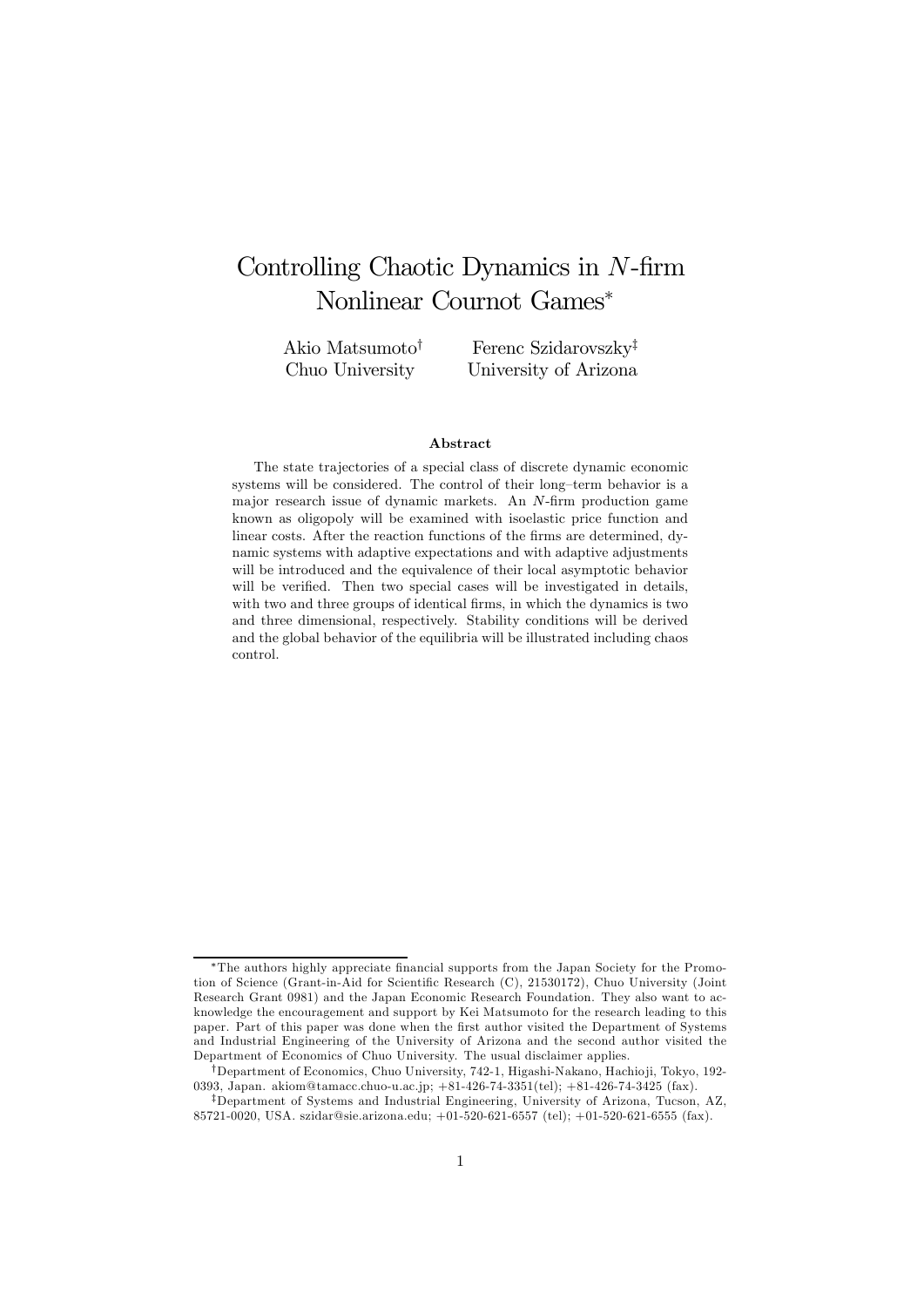### 1 Introduction

The state sequence of discrete dynamic systems will be considered as time series, with a deterministic rule to obtain the consecutive state variables. Many important classes of dynamic systems are examined frequently in the literature of mathematical economics. Among the large variety of dynamic economic systems the oligopoly models have a very special place, since the long-term behavior of the state trajectories has many different possibilities including global asymptotic stability, limit cycles with increasing number of nodes and even chaos. In this paper a special oligopoly model will be investigated and conditions will be derived to avoid chaotic behavior. Following Cournot (1838) many researchers worked on developing more realistic models and on examining their properties. The existence and uniqueness of the equilibrium was the main focus in earlier studies, and later the researchers turned their focus to the dynamic extensions of these models. A comprehensive summary of earlier results is given in Okuguchi (1976), and their multi-product extensions with different model variants are discussed in Okuguchi and Szidarovszky (1999). Most studies considered concave oligopolies with monotonic reaction functions, and only a little attention was given to the isoelastic case, which can be derived by assuming a Cobb-Douglas type utility function of the market. In this case the best response is not monotonic anymore, making equilibrium and stability analysis more complicated. Agiza (1999) has examined the two-dimensional Kopel map in which the reaction functions are unimodal, derived stability conditions and studied bifurcation and chaos by computing the maximum Lyapunov exponents. Agiza and Elsadany (2003) have investigated discrete-time Cournot duopolies with heterogeneous players. Richter and Stolk (2004) have introduced a new method of controlling coexisting chaotic attractors in Cournot triopolies by means of steering the systems dynamics from one attractor to another. See Puu and Sushko (2002), Puu (2003) and Bischi et al. (2010) for comprehensive summary of recent developments in the theory of nonlinear oligopolies.

This work is an extension and generalization of an earlier paper of Matsumoto (2006), where chaos control for nonlinear duopolies was examined. In line with the economic literature, controlled systems are dynamics with adaptive expectations and uncontrolled systems are those with naive expectations. We will give detailed equilibrium analysis, show the complexity of the dynamics of such models and further show that complex dynamics involving chaos could be stabilized.

The paper develops as follows. In Section 2 the general model will be introduced, the reaction functions and the Cournot equilibrium will be determined. In Section 3 we will show that the local stability properties of systems with adaptive expectations and with inertia control (i.e., adaptive adjustments) are identical. In Section 4 two special cases, two and three groups of firms, will be analyzed both theoretically and numerically in which the dynamics are two and three dimensional, respectively. The stability regions, where chaos is controlled, will be shown and their dependence on the number of firms will be illustrated. Section 5 will conclude the paper.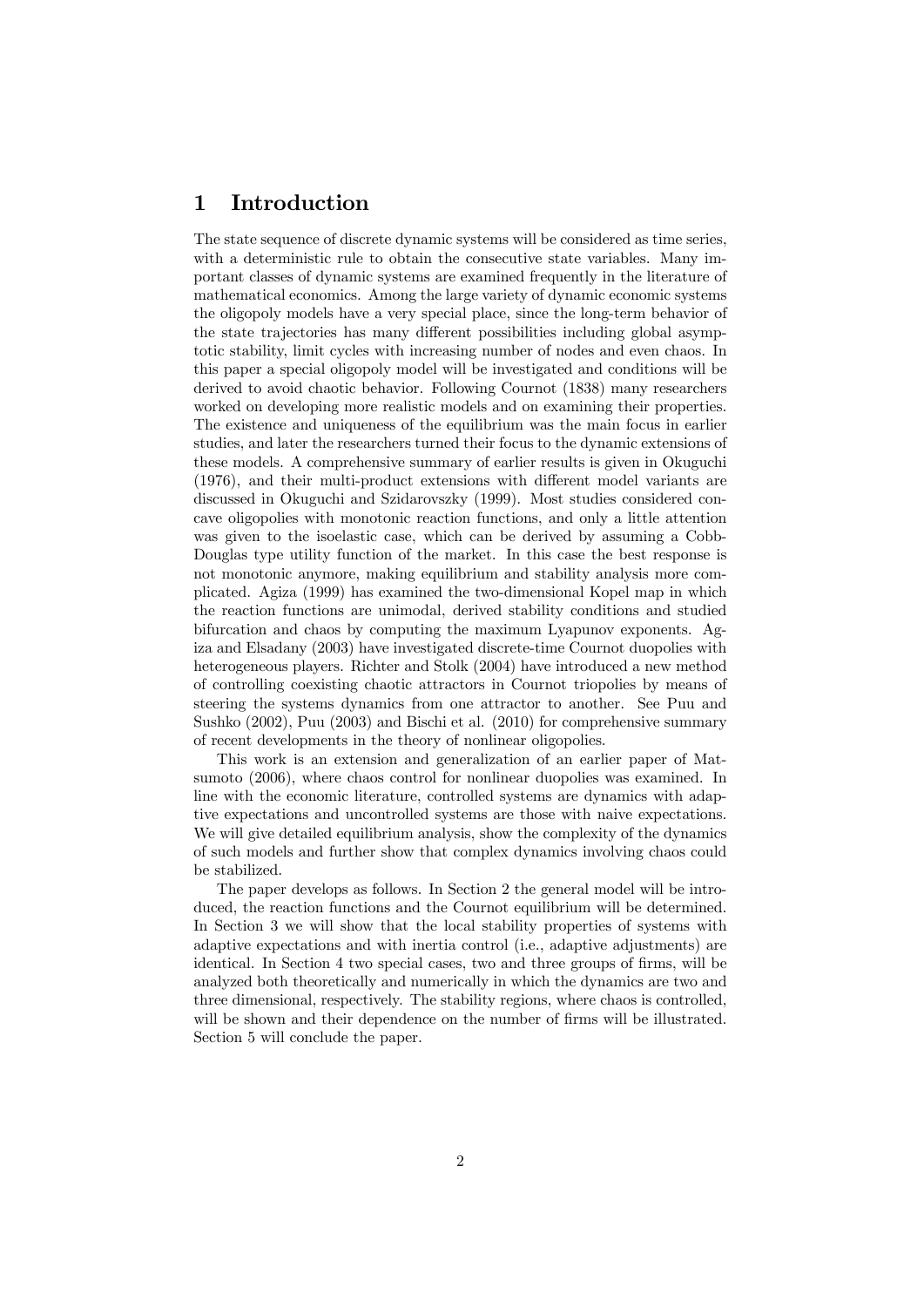### 2 Nonlinear Oligopoly Models

It is assumed that a homogeneous market is supplied by  $N$  firms. For the sake of mathematical simplicity only one product is considered. Let  $x_i$  denote the production output of firm i, then  $y_i = \sum_{j \neq i} x_j$  is the output of the rest of the industry and  $Q = \sum_{i=1}^{N} x_i$  is the total output of the industry. We assume isoelastic price function  $p = 1/Q$  and linear cost functions  $C_i(x_i) = c_i x_i$  as in the duopoly model of Puu (2003). Since the firms make decisions about their production levels simultaneously, the firms do not know the output of the rivals when their decisions are made. They can have only an expectation (prediction) of the output of the rest of the industry,  $y_i^e$ . So the expected profit of firm i can be given as

$$
\Pi_i^e = \frac{x_i}{x_i + y_i^e} - c_i x_i, \ (i = 1, 2, ..., N).
$$

Notice that this function is strictly concave in  $x_i$ .

#### 2.1 Reaction Functions

The strict concavity of  $\Pi_i^e$  implies that with any given value of  $y_i^e$  the profit maximizing output level of firm  $i$  can be computed as

$$
x_i = f_i(y_i^e) = \begin{cases} \sqrt{\frac{y_i^e}{c_i}} - y_i^e & \text{if } 0 < y_i^e \le \frac{1}{c_i}, \\ 0 & \text{if } \frac{1}{c_i} < y_i^e. \end{cases}
$$
 (1)

This function is continuous, and strictly concave in the first segment.

Then the best response dynamic process is

$$
x_i(t+1) = f_i(y_i^e(t+1))
$$
 for  $i = 1, 2, ...N$ .

Dynamic characteristics are sensitive to the expectation formation. In this study we first consider naive expectation in which the firms assume that the output of the rest of the industry remains the same:

$$
y_i^e(t+1) = \sum_{j \neq i} x_j(t),
$$

and call it an naive system. It is well known that the naive system is a special case of the best reply dynamics with adaptive expectations. In the Appendix, local stability conditions for dynamic systems with adaptive expectations are derived. It is, as will be seen, useful to determine the stability of not only naive systems but also that of the controlled systems.

### 2.2 Cournot Equilibrium

Without losing generality we may assume that at the equilibrium all firms have positive outputs, otherwise we can ignore the firms with zero equilibrium output values and decrease the value of  $N$ . Assuming a positive equilibrium, then, from the definition of the naive expectation and the reaction function of firm  $i$ ,

$$
y_i^e = \sum_{j \neq i} x_j
$$
 and  $x_i = \sqrt{\frac{y_i^e}{c_i}} - y_i^e$ .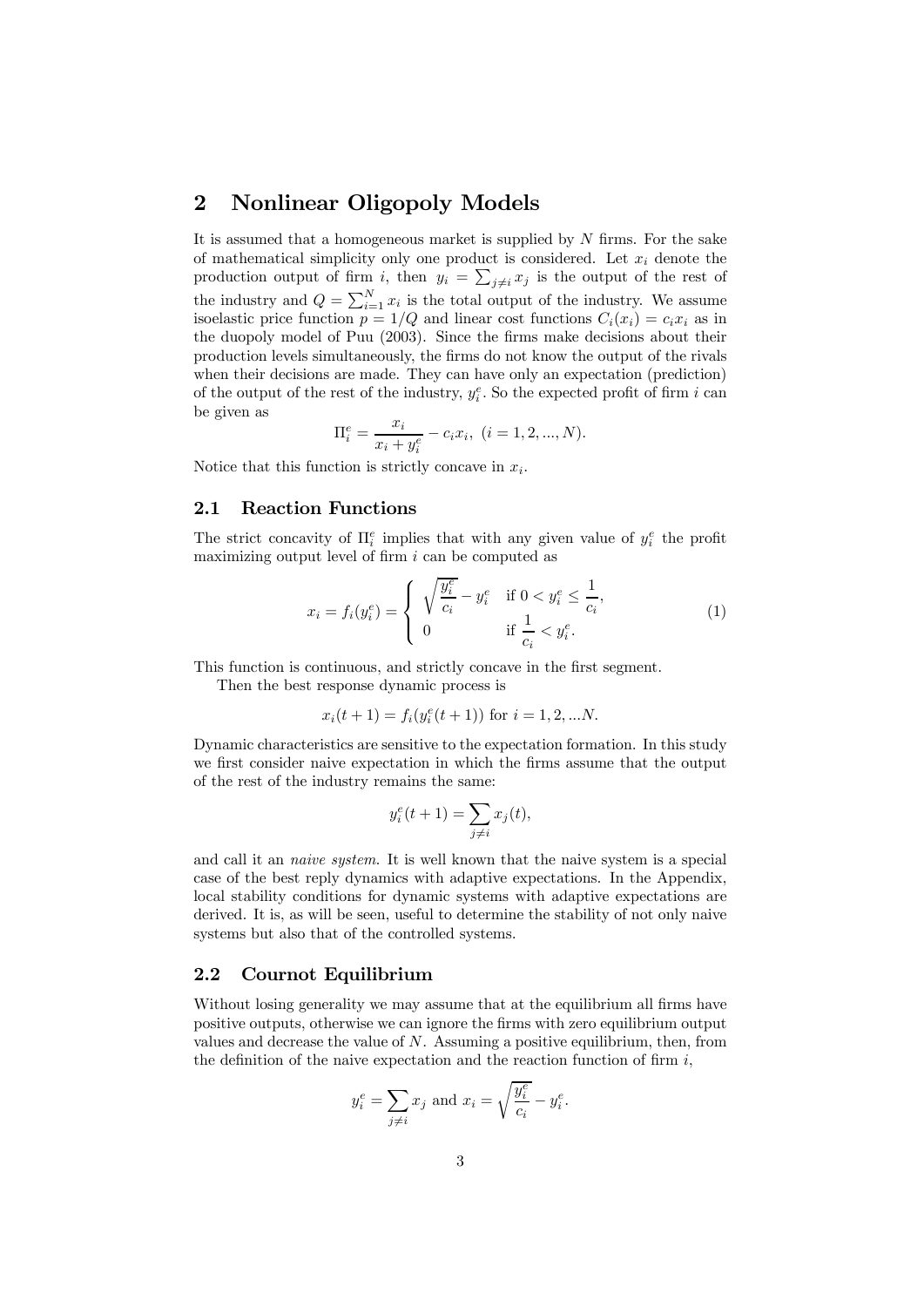By introducing the notation  $y = x_i + y_i^e$ , from the second equation we have

$$
y_i^e = c_i y^2,
$$

that is,

$$
x_i = y - c_i y^2.
$$

Adding this equation for all values of  $i$  and denoting the sum of the marginal costs by  $C = \sum_{i=1}^{N} c_i$  gives

$$
y = Ny - Cy^2.
$$

Therefore there is a trivial equilibrium with  $y = x_1 = ... = x_N = 0$ , and a nontrivial positive equilibrium with

$$
y^c = \frac{N-1}{C},
$$

where the Cournot output of firm  $i$  becomes

$$
x_i^c = \frac{(N-1)(C - c_i(N-1))}{C^2}.
$$
\n(2)

The superscript " $c$ " is attached to variables to indicate that they are computed at the Cournot equilibrium. Our concern is on the nontrivial point,  $(x_i^c)_{i=1,2,...N}$ , and thus no further considerations will be given to the trivial point. For nonnegative Cournot outputs, the following inequality has to be satisfied:

$$
C - c_i(N - 1) \ge 0 \text{ or } c_i \le \frac{C}{N - 1}.
$$
 (3)

This always holds for  $N = 2$ , and necessarily holds for  $N > 2$  if the marginal costs,  $c_i$ , are sufficiently close to each other. In the rest of this paper, we assume that this condition is satisfied. Notice that under this condition

$$
y_i^e = c_i (y^c)^2 = c_i \left(\frac{N-1}{C}\right)^2 \leq c_i \frac{1}{c_i^2} \leq \frac{1}{c_1},
$$

So at the equilibrium the first case of (1) applies.

Adaptive expectations are generalizations of naive expectation where the expected output of the rest of the industry is computed as

$$
y_i^e(t+1) = (1 - \alpha_i)y_i^e(t) + \alpha_i \sum_{j \neq i} x_j(t).
$$

Notice that by selecting  $\alpha_i = 1$  this formula reduces to naive expectation. In the Appendix the local stability conditions for system with adaptive expectations are derived. Combining inequalities (3) and (A-1) from the Appendix with  $\alpha_i = 1$  gives

$$
\frac{C}{4(N-1)} < c_i \le \frac{C}{N-1} \text{ for } i = 1.2, \dots N,
$$

and the eigenvalue equation (A-2) of the Appendix reduces to the following equation:

$$
\sum_{i=1}^{N} \frac{\gamma_i}{\gamma_i + \lambda} = 1
$$
, where  $\gamma_i \equiv \frac{\partial f_i(y_i^e)}{\partial y_i^e}$  at the equilibrium.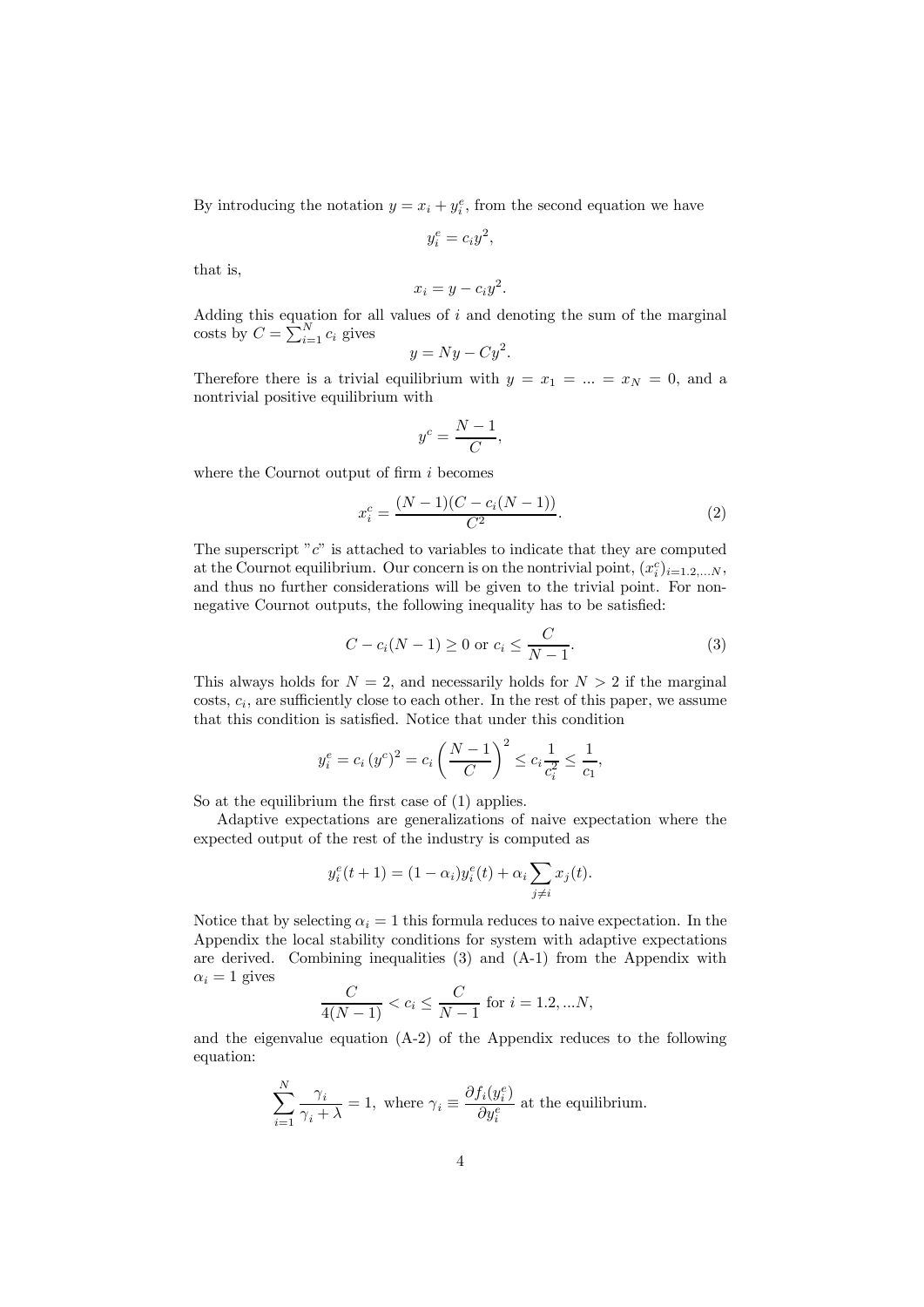It can be written as the quadratic and cubic equations,

$$
\lambda^2 - \gamma_1 \gamma_2 = 0 \text{ for } N = 2,
$$

and

$$
-\lambda^3 + (\gamma_1 \gamma_2 + \gamma_1 \gamma_3 + \gamma_2 \gamma_3)\lambda + 2\gamma_1 \gamma_2 \gamma_3 = 0
$$
 for  $N = 3$ .

## 3 General Stability Conditions

In this section, we first consider the dynamic process in which firms cautiously adjust their outputs, that is, the output in the next period is a weighted average of the current output and the naively-determined optimal output:

$$
x_i(t+1) = \alpha_i f_i(y_i^e(t+1)) + (1 - \alpha_i)x_i(t)
$$
 for  $i = 1, 2, ..., N$ ,

or, equivalently,

$$
x_i(t+1) = \alpha_i \left( \sqrt{\frac{\sum_{j \neq i} x_j(t)}{c_i}} - \sum_{j \neq i} x_j(t) \right) + (1 - \alpha_i) x_i(t). \tag{4}
$$

This is commonly known as the adaptive adjustment process. Here we assume that firm i moves into the direction toward its profit maximizing output, and reaches it only for  $\alpha_i = 1$ . Since this adjustment process describes the best reply dynamics with inertia, we call it the *inertia control system*. Here  $\alpha_i$  is the inertia or control parameter of firm  $i$  and assumed to be positive and not greater than unity. It is easy to see that the fixed point of the inertia control system is the same as that of the naive system. The Jacobian of the system has the form

$$
\mathbf{H}^c = \left( \begin{array}{cccc} 1 - \alpha_1 & \gamma_1 \alpha_1 & \cdot & \gamma_1 \alpha_1 \\ \gamma_2 \alpha_2 & 1 - \alpha_2 & \cdot & \gamma_2 \alpha_2 \\ \cdot & \cdot & \cdot & \cdot \\ \gamma_N \alpha_N & \gamma_N \alpha_N & \cdot & 1 - \alpha_N \end{array} \right).
$$

In the Appendix, we show that the nonzero eigenvalues of the Jacobian of the system with adaptive expectations are the eigenvalues of matrix

$$
\mathbf{H} = \left( \begin{array}{cccc} 1 - \alpha_1 & \gamma_2 \alpha_1 & \cdot & \gamma_N \alpha_1 \\ \gamma_1 \alpha_2 & 1 - \alpha_2 & \cdot & \gamma_N \alpha_2 \\ \cdot & \cdot & \cdot & \cdot \\ \gamma_1 \alpha_N & \gamma_2 \alpha_N & \cdot & 1 - \alpha_N \end{array} \right).
$$

Next we will prove that the characteristic polynomials of matrixes  $H$  and  $H<sup>c</sup>$ are identical, so as far as local stability is concerned, the asymptotic behavior of the two systems is identical. Assume first that all  $\gamma_i \neq 0$ . Define

$$
\mathbf{R} = diag(\gamma_1, \gamma_2, ..., \gamma_N).
$$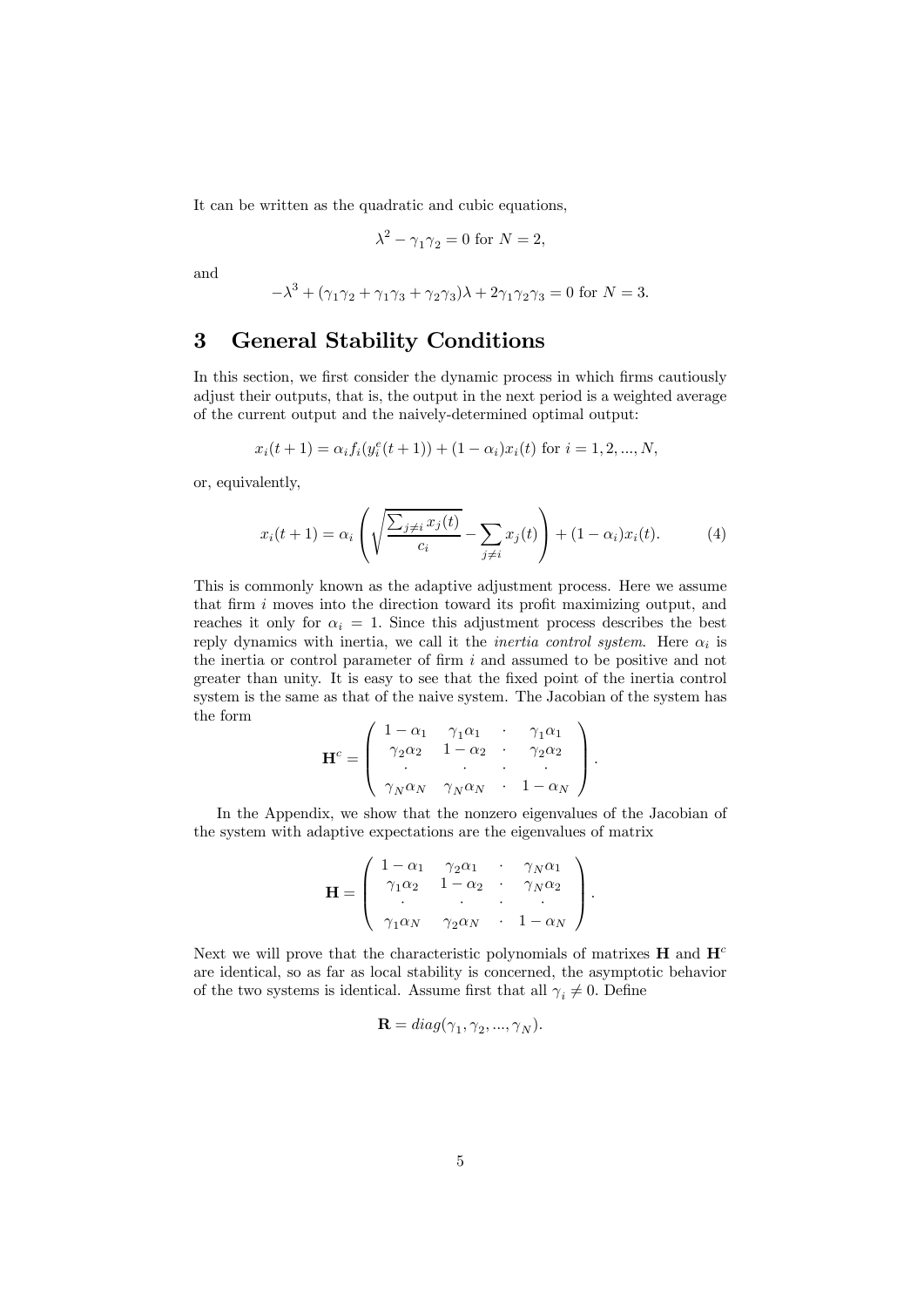Then clearly

$$
\mathbf{R}^{-1}\mathbf{H}^c\mathbf{R} = \begin{pmatrix} \frac{1}{\gamma_1} & 0 & \cdot & 0 \\ 0 & \frac{1}{\gamma_2} & \cdot & 0 \\ \cdot & \cdot & \cdot & \cdot \\ 0 & \cdot & 0 & \frac{1}{\gamma_N} \end{pmatrix} \mathbf{H}^c \begin{pmatrix} \gamma_1 & 0 & \cdot & 0 \\ 0 & \gamma_2 & \cdot & 0 \\ \cdot & \cdot & \cdot & \cdot \\ 0 & \cdot & 0 & \gamma_N \end{pmatrix}
$$

$$
= \begin{pmatrix} \frac{1-\alpha_1}{\gamma_1} & \alpha_1 & \cdot & \alpha_1 \\ \alpha_2 & \frac{1-\alpha_2}{\gamma_2} & \cdot & \alpha_2 \\ \cdot & \cdot & \cdot & \cdot \\ \alpha_N & \alpha_N & \cdot & \frac{1-\alpha_N}{\gamma_N} \end{pmatrix} \begin{pmatrix} \gamma_1 & 0 & \cdot & 0 \\ 0 & \gamma_2 & \cdot & 0 \\ \cdot & \cdot & \cdot & \cdot \\ 0 & \cdot & 0 & \gamma_N \end{pmatrix}
$$

$$
= \mathbf{H}.
$$

Since  $\mathbf{H}^c$  and  $\mathbf{H}$  are similar, their characteristic polynomials are identical. If any or more  $\gamma_i = 0$ , then the continuity of the characteristic polynomial coefficients in the matrix elements implies the result. Hence the local stability conditions of dynamics with adaptive expectations and with inertia control are identical. So in the rest of this paper we will consider only inertia control.

In the case of concave oligopolies (see for example, Szidarovszky and Chiarella (2001), Bischi et al. (2010)) it is proved that  $-1 < \gamma_i \leq 0$ , all eigenvalues are real and they are inside the unit circle if and only if for all  $i$ ,

$$
\alpha_i < \frac{2}{1+\gamma_i}
$$

and

$$
\sum_{i=1}^{N} \frac{\alpha_i \gamma_i}{2 - \alpha_i (1 + \gamma_i)} > -1.
$$

These conditions are clearly satisfied if the speeds  $\alpha_i$  of adjustments are sufficiently small. However in the case of isoelastic inverse demand functions there is the possibility of complex eigenvalues, so no such simple general stability conditions can be derived. In the next section two special cases will be examined both theoretically and numerically.

### 4 Stability Conditions in Special Models

In this section we will focus on two cases: one case where the industry consists of two groups of firms and the other case with three groups of firms. Our aim is to see whether the unstable naive system can be stabilized by the inertia control method.

#### 4.1 Two Groups of Firms

Assume there are two groups of firms in a sense that firms of the same group produce the same output with the same marginal cost and have the same speed of adjustment. So the  $N$  firms are divided into two groups. Without loss of generality, we can assume that the first  $N_a$  firms are in the first group and the remaining  $N_b$  firms in the second group, where  $N_a + N_b = N$  and  $N_a = \frac{1}{w}N_a$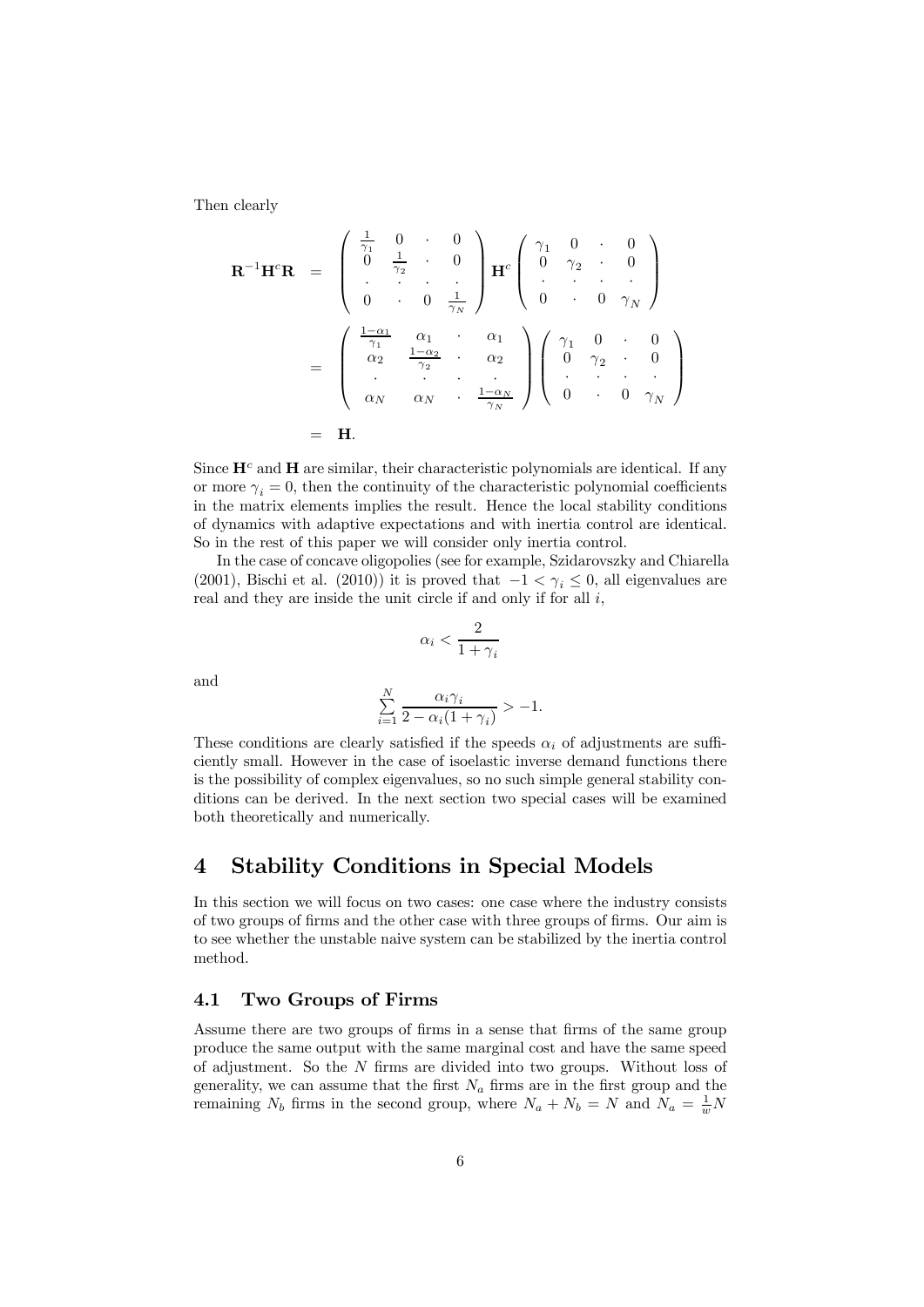with  $w > 1$ . We denote the outputs produced by the firms of the two groups by  $x$  and  $y$ , so

$$
x_1 = \cdots = x_{N_a} = x
$$
 and  $x_{N_a+1} = \cdots = x_N = y$ ,

the two kinds of marginal costs are denoted by  $a$  and  $b$ , so

$$
c_1 = \cdots = c_{N_a} = a
$$
 and  $c_{N_a+1} = \cdots = c_N = b$ ,

and the two types of speeds of adjustment by  $\alpha$  and  $\beta$ , that is,

$$
\alpha_1 = \cdots = \alpha_{N_a} = \alpha
$$
 and  $\alpha_{N_a+1} = \cdots = \alpha_N = \beta$ .

We further assume, without any losses of generality, that the firms in the first group are more efficient than the ones in the second in a sense that

$$
a < b.
$$

Accordingly, the marginal cost ratio of  $b$  over  $a$ , which we denote by  $h$ , is greater than unity,

$$
h = \frac{b}{a} > 1.
$$

The sum of the marginal costs and the derivatives of the reaction functions evaluated at the Cournot equilibrium are

$$
C = N_a a + N_b b
$$

and

$$
\gamma_a = \frac{C}{2a(N-1)} - 1
$$
 and  $\gamma_b = \frac{C}{2b(N-1)} - 1$ .

From (2), the equilibrium outputs of the firms are

$$
x^{c} = \frac{(N-1)(C - a(N - 1))}{C^{2}},
$$

$$
y^{c} = \frac{(N-1)(C - b(N - 1))}{C^{2}},
$$

where

$$
C - a(N - 1) = a(N_b(h - 1) + 1) > 0,
$$
  

$$
C - b(N - 1) = a(N_a - 1) \left(\frac{N}{N - w} - h\right).
$$

The first inequality is always true because  $h > 1$ , so  $x^c$  is always positive. The second equation indicates that  $y^c$  is nonnegative if  $N_a > 1$  and the marginal cost ratio is bounded from above:

$$
h \le h_N \equiv \frac{N}{N - w}.\tag{5}
$$

Notice that  $N_a > 1$  is equivalent to  $N > w$  implying the positive denominator in the upper bound  $h_N$  of the marginal cost ratio. It can be seen that  $h_N$  decreases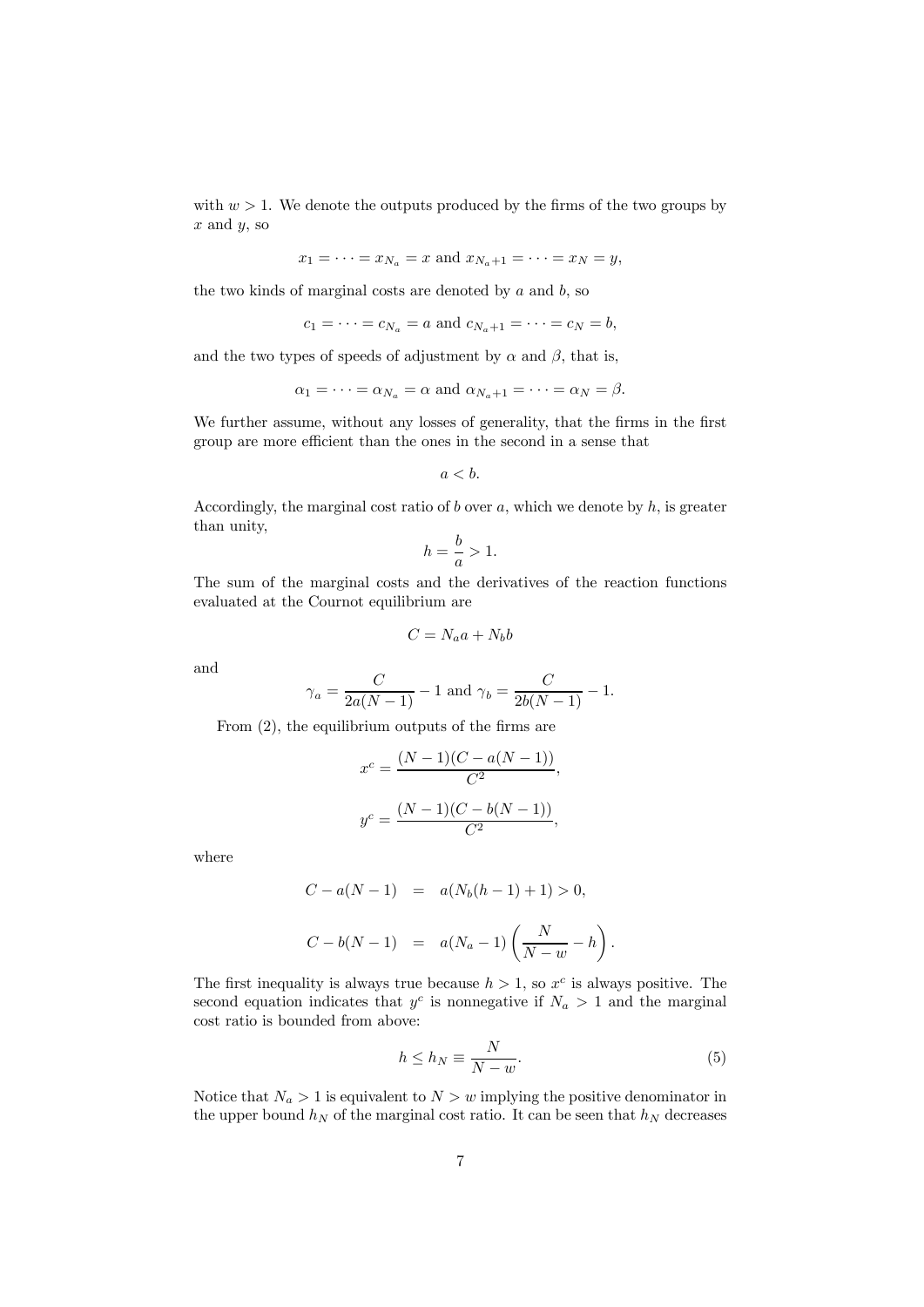in  $N$  and is approaching unity as  $N$  converges to infinity with fixed values of w. Since the ratio  $h$  is assumed to be greater than unity, this implies that it becomes more difficult to have a positive Cournot equilibrium as the number of the firms in the industry increases. Similarly, condition (A-1) for each group can be written as

$$
\left\{ \begin{array}{l} h < \displaystyle \frac{4(N-1) - \alpha N_a}{\alpha N_b} \text{ for the first group,} \\ \\ h > \displaystyle \frac{\beta N_a}{4(N-1) - \beta N_b} \text{ for the second group.} \end{array} \right.
$$

However neither inequality is effective, since for  $N \geq 3$  and  $0 < (\alpha, \beta) \leq 1$ ,

$$
\frac{\beta N_a}{4(N-1)-\beta N_b} < 1 \le \frac{N}{N-w} < \frac{4(N-1)-\alpha N_a}{\alpha N_b},
$$

which indicates that if  $h$  fulfills (5), then it also satisfies  $(A-1)$ .

Notice that in this case, equation (A-2) assumes the form

$$
1 + N_a \frac{\alpha \gamma_a}{1 - \alpha (1 + \gamma_a) - \lambda} + N_b \frac{\beta \gamma_b}{1 - \beta (1 + \gamma_b) - \lambda} = 0.
$$

Since  $N_a$  and  $N_b$  firms have identical parameters, in which case  $\alpha_i = \alpha, \gamma_i =$  $\gamma_a$  (1  $\leq i \leq N_a$ ) and  $\alpha_i = \beta$ ,  $\gamma_i = \gamma_b$  ( $N_a + 1 \leq i \leq N_a + N_b$ ). Notice that with notation  $R_a = 1 + \gamma_a$  and  $R_b = 1 + \gamma_b$ , the above equation can be written as

$$
(1 - \alpha R_a - \lambda)(1 - \beta R_b - \lambda) + N_a \alpha \gamma_a (1 - \beta R_b - \lambda) + N_b \beta \gamma_b (1 - \alpha R_a - \lambda) = 0.
$$

This is a quadratic equation in  $\lambda$ ,

$$
\lambda^2 + p\lambda + q = 0\tag{6}
$$

with coefficients

$$
p = \alpha (R_a(1 - N_a) + N_a) + \beta (R_b(1 - N_b) + N_b) - 2,
$$

and

$$
q = -\alpha (R_a (1 - N_a) + N_a) - \beta (R_b (1 - N_b) + N_b) +
$$
  
 
$$
\alpha \beta (R_a R_b (1 - N) + R_a N_b + R_b N_a) + 1.
$$

It is well-known (see for example, Bischi et al. (2010)) that the roots of the quadratic equation are inside the unit circle if and only if

$$
q < 1,
$$
\n
$$
q + p + 1 > 0,
$$
\n
$$
q - p + 1 > 0.
$$

The left hand side of the second condition can be rewritten as

$$
q + p + 1 = \frac{(N_a + hN_b)^2 \alpha \beta}{4h(N - 1)},
$$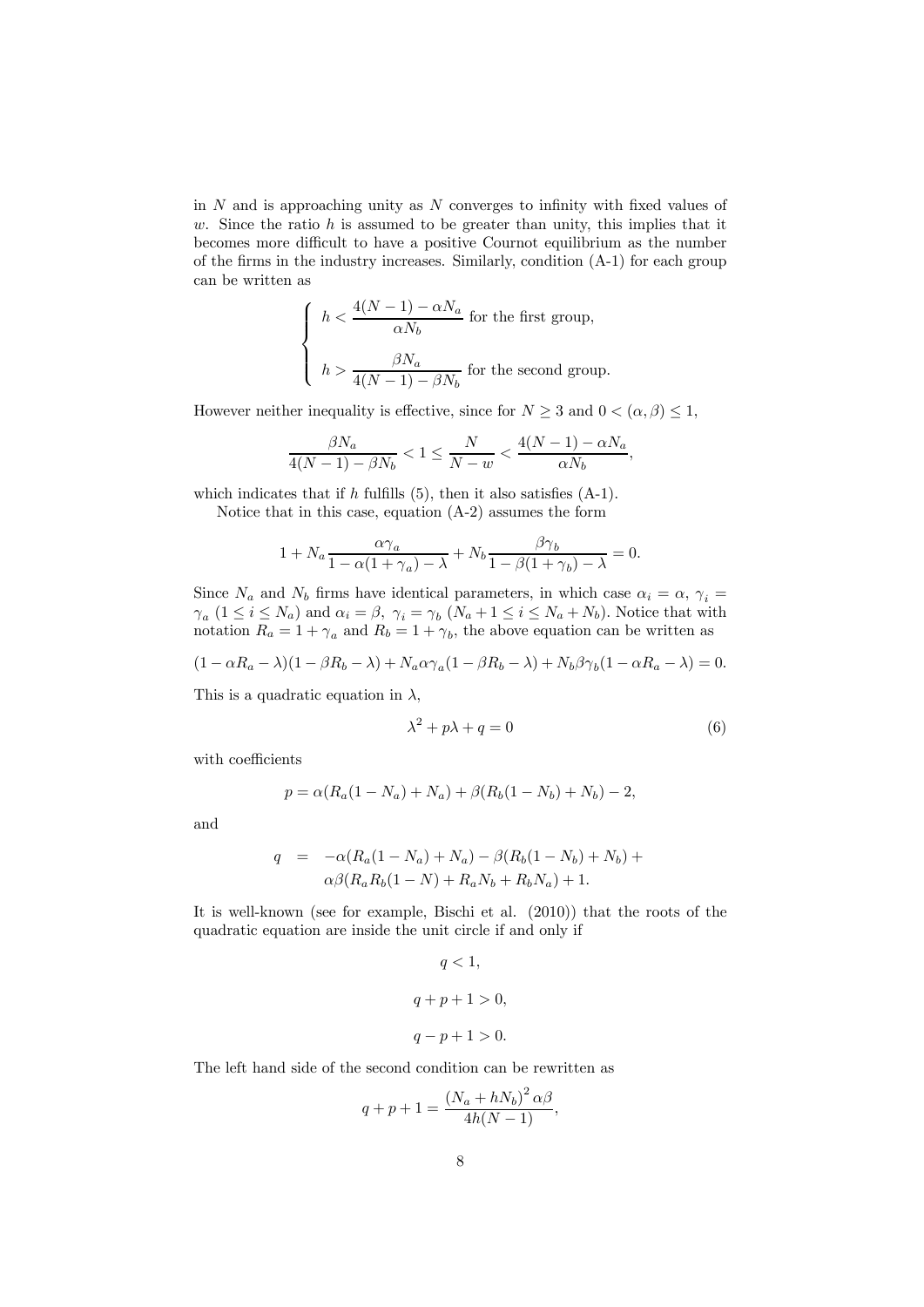which is always positive. This indicates that the characteristic equation (6) does not have a root equal to unity. To simplify the other two stability conditions, we make a specializing assumption that the speeds of adjustment are the same for the two groups.

#### **Assumption**  $\alpha = \beta$ .

Solving  $q - 1 = 0$  for h yields the *Hopf boundary* 

$$
h_H = \frac{w^2(N-1) + (w-1)(2-\alpha)N + \sqrt{D_H}}{(w-1)(2(N-w) + (w-1)\alpha N)}
$$
(7)

with the discriminant

$$
D_H = w^2(N-1)\left\{(N-1)w^2 + 4(w-1)((1-\alpha)N-1)\right\}.
$$

On the Hopf boundary the eigenvalues are complex and their absolute values are equal to unity. Thus this boundary is valid for  $p^2 < 4q$ . It is rather difficult to simplify this condition, however it can be checked numerically in all particular situations. Notice that  $D_H$  is linear in  $\alpha$ . At  $\alpha = 0$ ,

$$
D_H = w^2 (N - 1)^2 \left\{ w^2 + 4(w - 1) \right\} > 0,
$$

and at  $\alpha = 1$ ,

$$
D_H = w^2(N-1)\{(N-1)w^2 - 4(w-1)\}
$$
  
=  $w^2(N-1)\{(N-2)w^2 + (w-2)^2\} \ge 0$  for  $N \ge 2$ .

Therefore  $D_H \geq 0$  for all  $\alpha \in (0, 1]$ .

By gradually varying the parameter values  $\alpha$  and  $h$ , our simulation study indicates that if pair  $(\alpha, h)$  crosses the Hopf boundary, then the Cournot point bifurcates to periodic cycles, quasi-periodic cycles and then to chaotic fluctuations. The same phenomenon has been observed earlier by Puu (2003) in his nonlinear duopoly model. As shown below, the Hopf bifurcation of the  $n$ -firm oligopoly, however, occurs only in the infeasible region in which the non-negativity condition (4) is violated. In consequence we do not pay much attention to the Hopf bifurcation.

Solving  $1 - p + q = 0$  for h yields the flip boundary

$$
h_F = \frac{(4-\alpha)(w-1)\alpha N^2 + 2w^2(N-1)(N\alpha - 4) + 2\sqrt{D_F}}{(w-1)(4(N-w) + (w-1)\alpha N)\alpha N}
$$
(8)

with

$$
D_F = w^2(N-1)(\alpha N - 4)\left\{2(2-\alpha)(w-1)\alpha N^2 + w^2(N-1)(\alpha N - 4)\right\}.
$$

On the flip boundary, at least one of the eigenvalues is equal to −1. Crossing this boundary the equilibrium point goes through a period doubling cascade to chaos. Note that the sign of this discriminant depends on the particular value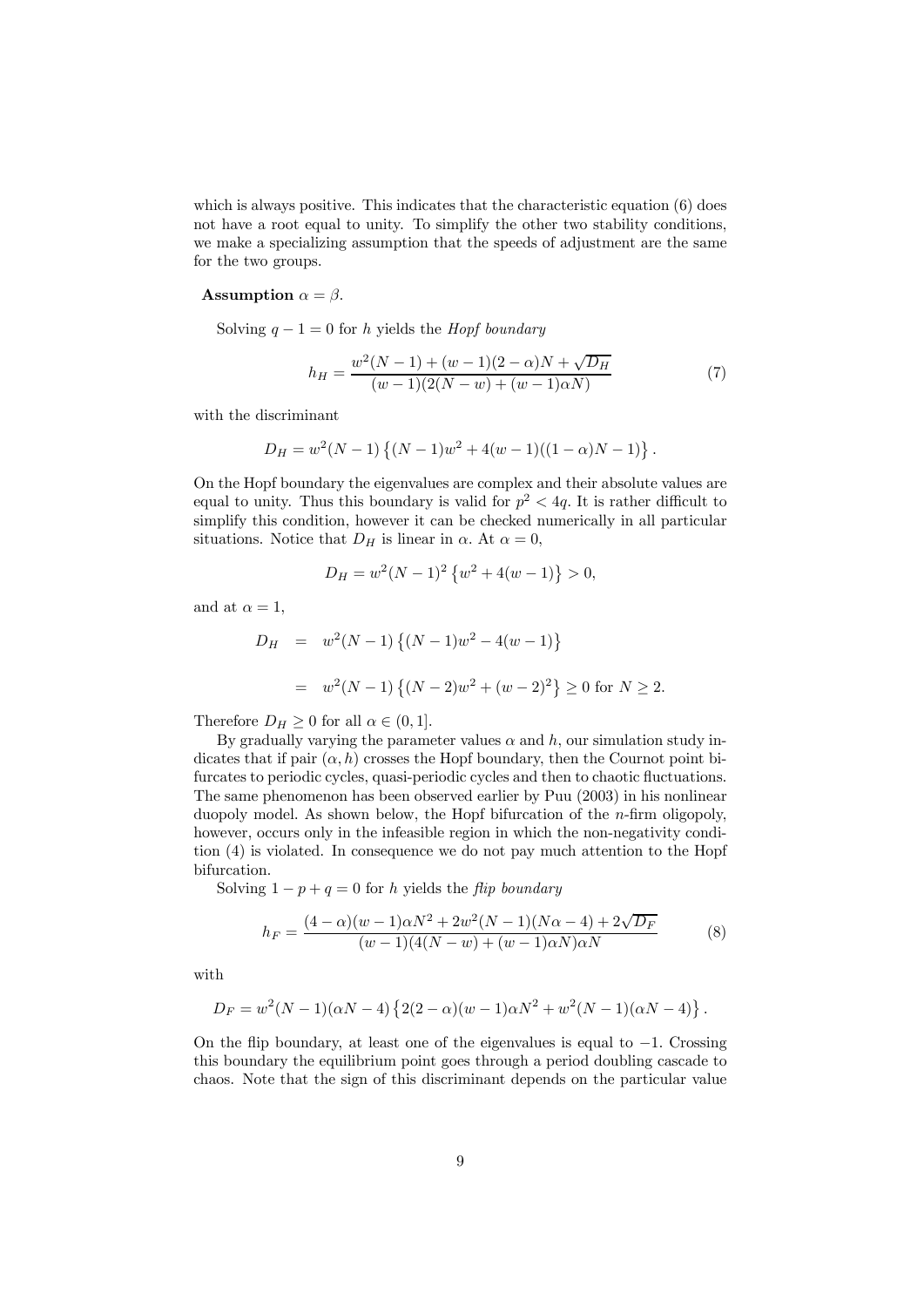of  $\alpha$ . It can be confirmed that  $D_F = 0$  has three real, positive roots:

$$
\alpha_S = \frac{-w^2 + N(w^2 + 4(w - 1)) - \sqrt{\Delta}}{4N(w - 1)},
$$
  
\n
$$
\alpha_L = \frac{-w^2 + N(w^2 + 4(w - 1)) + \sqrt{\Delta}}{4N(w - 1)},
$$
  
\n
$$
\alpha_M = \frac{4}{N},
$$

with  $\Delta = [w^2 - N(w^2 + 4(w - 1))]^2 - 32(N-1)(w-1)w^2$ , since it can be shown that  $\Delta \geq 0$ . Here S, L and M stand for "smaller", "larger" and "middle," as  $\alpha_S < \alpha_M < \alpha_L$  holds. Therefore,  $D_F > 0$  for  $\alpha < \alpha_S$  and  $\alpha_M < \alpha < \alpha_L$ , and  $D_F \leq 0$  otherwise. The adaptive coefficient  $\alpha$  is assumed to be positive and not greater than unity, and the number of firms  $N$  must be greater than 2. Since  $\alpha_L \geq 2$  for  $N \geq 2$ ,  $\alpha_L$  is outside the unit domain of  $\alpha$ . When  $N \geq 4$ ,

$$
D_F \ge 0
$$
 for either  $\alpha_M \le \alpha \le 1$  or  $0 < \alpha \le \alpha_S$ ,

and

$$
D_F < 0 \text{ for } \alpha_S < \alpha < \alpha_M.
$$

When  $2 \leq N < 4$ ,  $\alpha_M$  becomes greater than unity and thus it is outside the domain. The sign of  $D_F$  is positive or negative according to  $\alpha$  is less or greater than  $\alpha_S$ .

Judging from the above considerations, the stability domain for non-negative Cournot equilibrium is surrounded by the non-negativity boundary  $h_N$ , the Hopf boundary  $h_H$ , and the flip boundary  $h_F$ . The last two boundaries, however, still have complicated expressions. So, instead of analytic study we will consider an important special case and perform numerical simulation. For further simplification, we set  $w = 2$  (that is, the industry consists of two groups with equal size) and increase the number of the firms by two from  $N = 4$  to  $N = 10$  to see how the shape of the stability domain changes as the number of firms in the industry increases. We note that the present model with  $N = 2$  reduces to the Puu (duopoly) model in which the Hopf bifurcation is shown to occurs for  $3+2\sqrt{2} < h \leq 25/4.$ 

The feasible region in terms of the adjustment speeds and the marginal cost ratios for which the Cournot equilibrium is non-negative is

$$
P_N = \{ (\alpha, h) \mid 0 < \alpha \le 1 \text{ and } 1 < h \le h_N \} \text{ for } N = 4, 6, 8, 10,
$$

where  $h_N$  is the upper bound of the marginal cost ratio defined in (5). Since the upper bound is determined by  $N$  and  $w$ , the feasible region is presented by a rectangular,  $P_N = (0,1] \times (1,h_N]$  which decreases in N (i.e.,  $P_{N+1} \subset P_N$ ). Then the *stability region* is given as

$$
S_N = \{ (\alpha, h) \mid 0 < \alpha \le 1 \text{ and } Max\{1, h_{F_N}\} < h \le h_{H_N} \},
$$

where  $h_{F_N}$  and  $h_{H_N}$  denote the flip boundary (7) and the Hopf boundary (6). The *feasible and stable region* is the intersection of these two regions,  $P_N \cap S_N$ .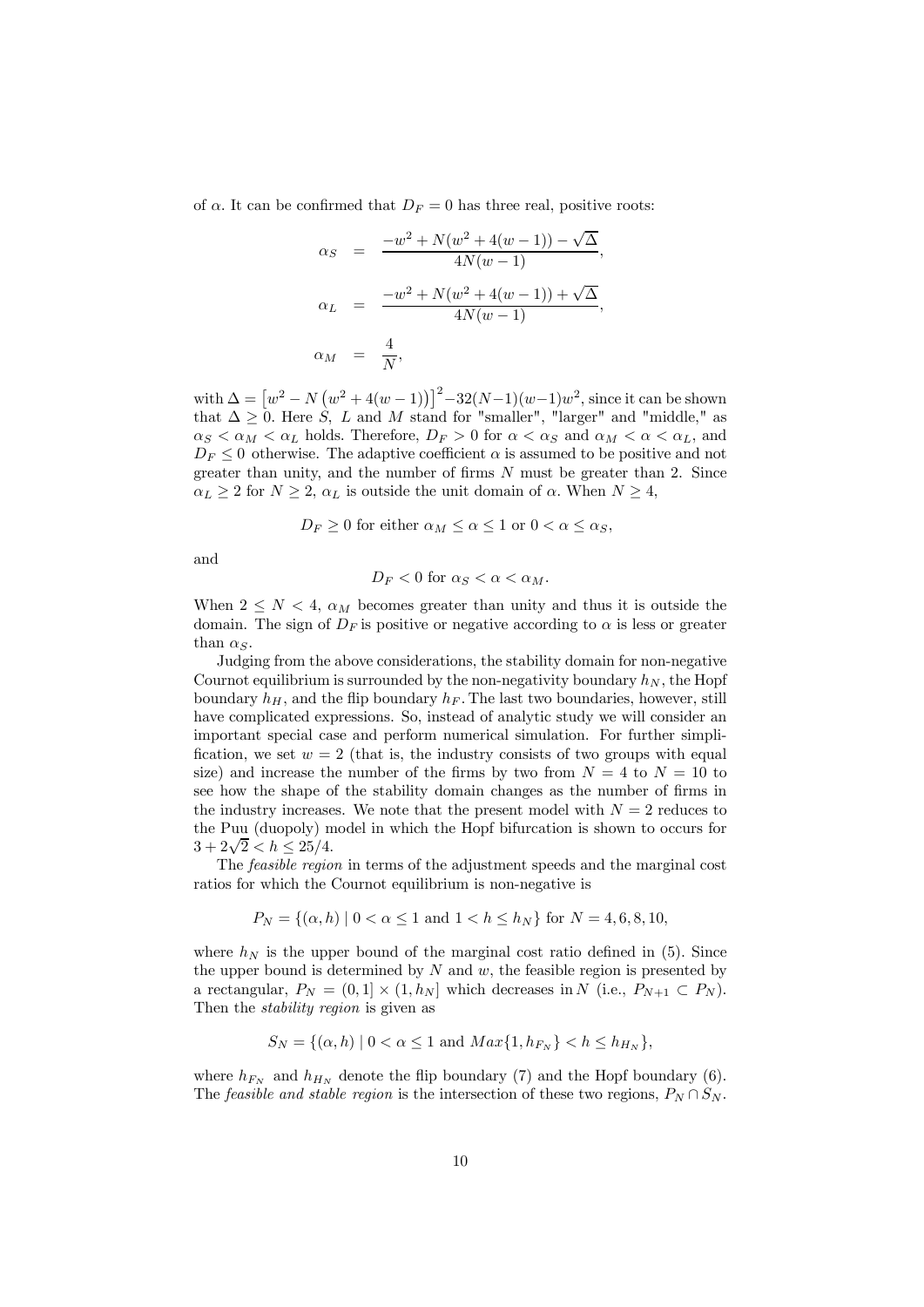Figure  $1(A)$  illustrates these boundaries and the upper bound of the marginal cost ratio,  $h_N$ , for each value of  $N (= 4, 6, 8, 10)$ . The Hopf boundary is negativesloping and shifts downward as  $N$  increases. In addition it is bounded from below and its lower limit is defined by

$$
\lim_{N \to \infty} h_{H_N} = \frac{6 - \alpha + 4\sqrt{2 - \alpha}}{2 + \alpha}.
$$

It can be checked that the condition  $p^2 < 4q$  holds if  $h > 2.19$  for  $N = 4, h >$ 2.62 for  $N = 6, h > 2.94$  for  $N = 8$  and  $h > 3.17$  for  $N = 10$ . It is also observed in Figure 1(A) that the Hopf boundaries  $h_{H_N}$  are located far above the  $h = h_N$ locus for each N. Thus the Hopf bifurcation does not occur in the feasible region  $P_N$ . The Flip boundary is bounded from above with its upper limit

$$
\lim_{N \to \infty} h_{F_N} = \frac{12 - \alpha + 4\sqrt{2(4 - \alpha)}}{4 + \alpha}.
$$

It is positive-sloping for the appropriate values of  $\alpha$  and shifts leftward as N increases. Although the speed of adjustment  $\alpha$  is positive and not greater than unity, it is measured to the right up to the point 1.2 on the horizontal line in Figure 1(A) to confirm that the flip boundary with  $N = 4$ , the most inner flip boundary, takes unity for  $\alpha = 1$ . Thus  $P_4 \cap S_4 = P_4$ , so all positive Cournot points are stable for  $N = 4$ . However, the flip boundary with  $N \geq 6$  divides the corresponding feasible region  $P_N$  into two sub regions, stability region with  $h_{F_N} < h$  and instability region with  $h_{F_N} > h$ . Figure 1(B) enlarges the lowerleft part of Figure  $1(A)$  and depicts three stability regions: the largest rectangular with light-gray is the stability region with  $N = 6$ , the smallest rectangular with dark-gray is the one with  $N = 10$  and the remaining middle rectangular is the one with  $N = 8$ . Since the  $h = h_N$  locus and the flip boundary shift downward and leftward, respectively, the feasible and stable region becomes smaller as the number of N increases.



Our extension from the two-firm (i.e., duopoly) model to the two-group model reveals interesting features of the nonlinear oligopoly.<sup>1</sup> To see them, we

<sup>&</sup>lt;sup>1</sup>See Puu (2003) for the theoretical and numerical analyses of the two-firm (duopoly) and the three-firm (triopoly) models.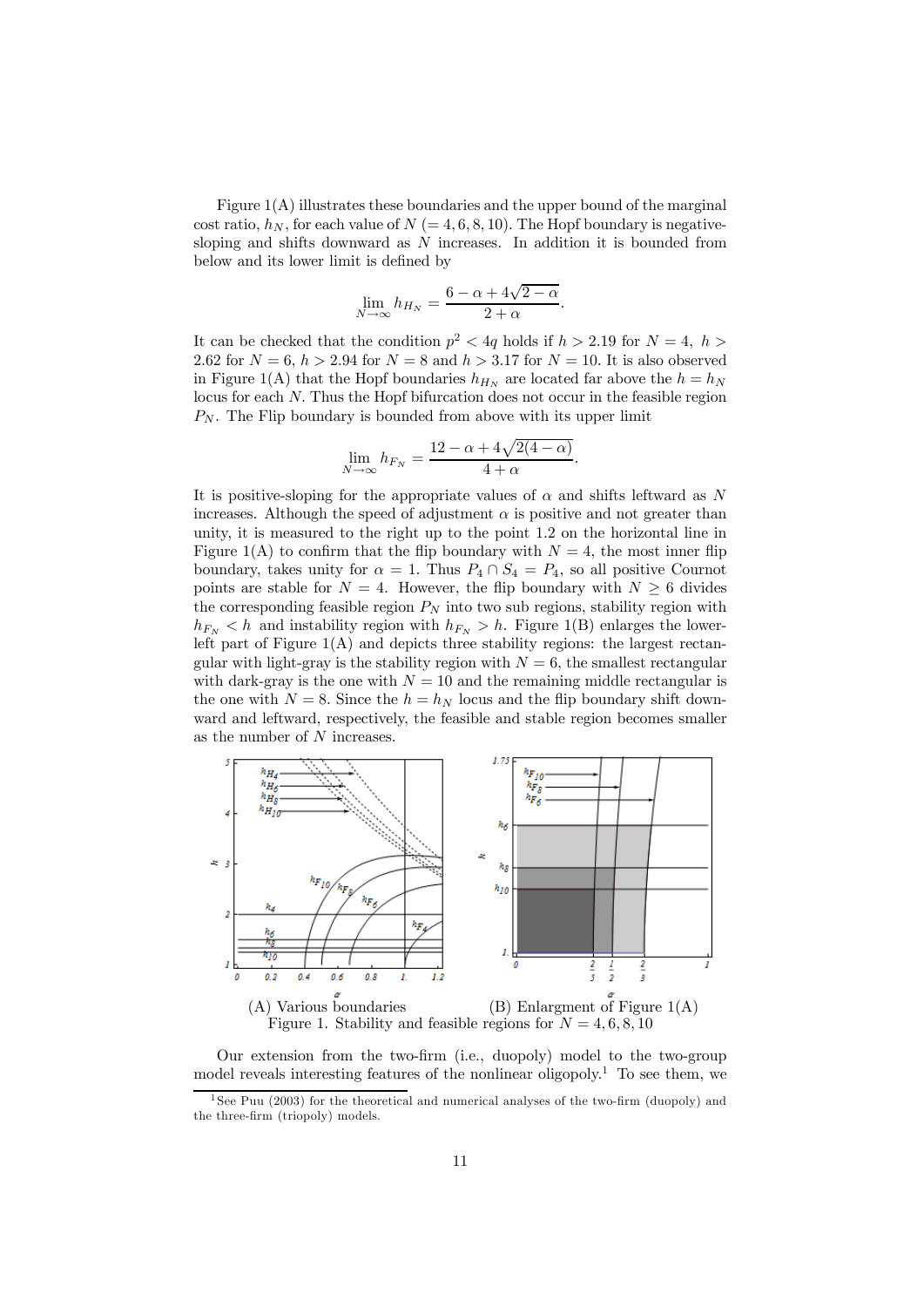perform numerical simulations in two models and compare the results. To this end, in the two-group model, we take the set of parameters  $N = 6, w = 2$ and choose the two bifurcation parameters: one is the common adjustment coefficient  $\alpha = \beta$  and the other is the cost ratio  $h = b/a$  between the two groups where  $a = 1$  is assumed for simplicity. The dynamic system has now the from (4)

$$
x(t+1) = (1 - \alpha)x(t) + \alpha \left( \sqrt{\frac{2x(t) + 3y(t)}{a}} - (2x(t) + 3y(t)) \right),
$$
  

$$
y(t+1) = (1 - \alpha)y(t) + \alpha \left( \sqrt{\frac{3x(t) + 2y(t)}{b}} - (3x(t) + 2y(t)) \right).
$$

On the other hand, in the two-firm model, replacing  $N = 6$  with  $N = 2$  reduces the this dynamic system to

$$
x(t+1) = (1-\alpha)x(t) + \alpha \left(\sqrt{\frac{y(t)}{a}} - y(t)\right),
$$

$$
y(t+1) = (1-\alpha)y(t) + \alpha \left(\sqrt{\frac{x(t)}{b}} - x(t)\right).
$$

Changing  $\alpha$  from 0.6 to 1.0 and h (actually b) from 1 to 1.5 generates the two-parameter bifurcation diagram shown in Figure 2 (A) while changing  $\alpha$ from 0.9 to 1.0 and h from  $3+2\sqrt{2}$  to 6.5 yields the two-parameter bifurcation diagram presented in Figure 2 (B). Different colors in the  $(\alpha, h)$  plane indicate different periods of the cycles up to 16. Periodic points with a period larger than 16 and aperiodic points are colored in gray. The solution becomes imaginary if parameters are selected from the white region. The upward sloping black curve in Figure  $2(A)$  and the downward sloping black curve in Figure  $2(B)$  are the flip boundary of the two-group model and the Hopf boundary of the two-firm (i.e., duopoly) model, respectively. As the destabilizing scenario is concerned, the comparison shows two issues. First the stationary state is destabilized through a flip bifurcation in the two-group model and with Hopf bifurcation in the twofirm model. Even though both models can generate complex dynamics involving chaos, the way to chaos is different. Second, the loss of stability occurs for a relatively lower production cost ratio in the two-group model and for a higher ratio in the two-firm model. Furthermore, Figure 2(A) indicates that the value of the adjustment speed seems to be a main source of the flip bifurcation scenario since similar bifurcation takes place as  $\alpha$  increases regardless of the value of h. This implies that the adjustment speed can be an effective control variable in the two-group model.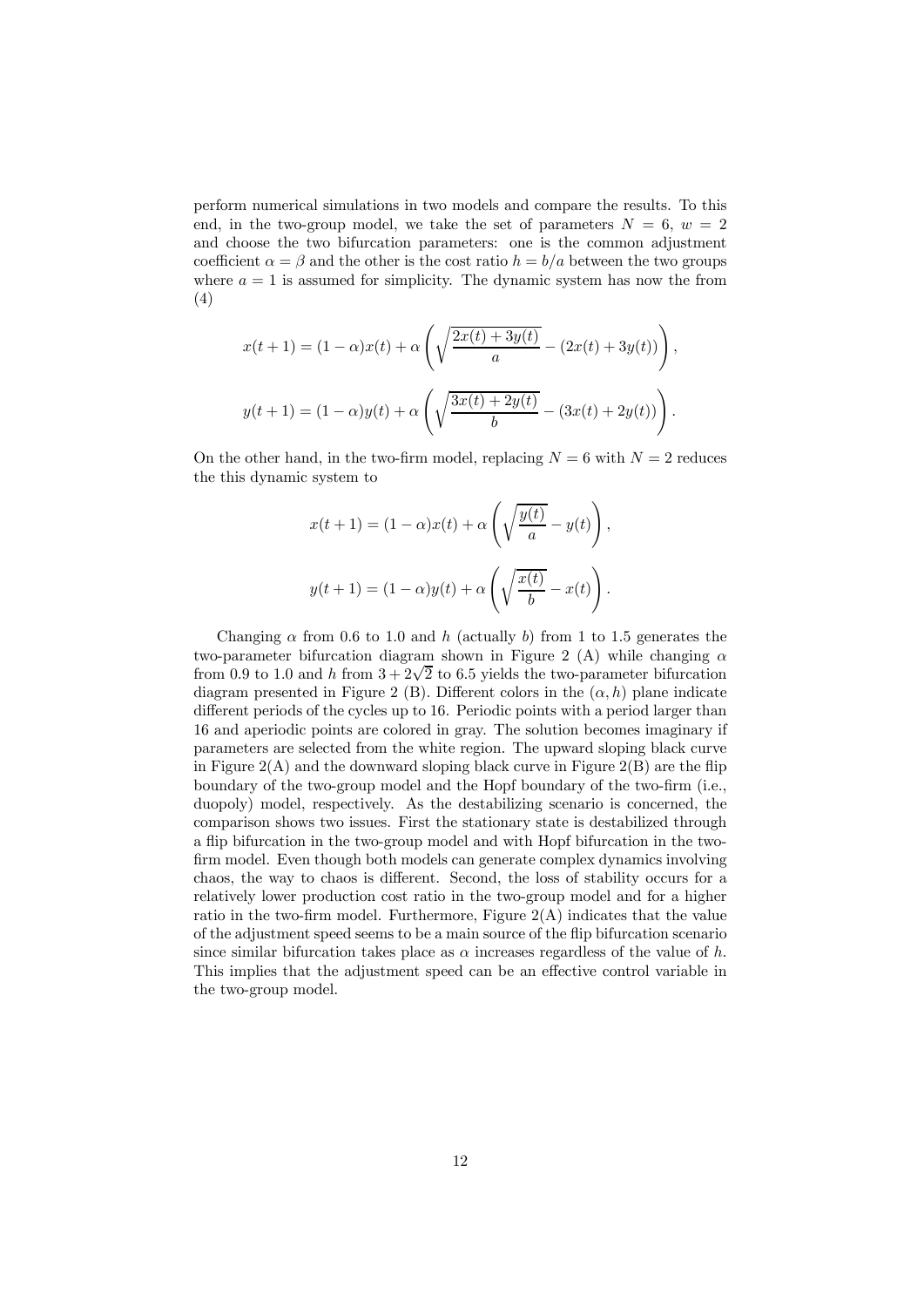

Figure 2. Two-parameter bifurcation diagrams in the  $(\alpha, h)$  plane

#### 4.2 Three Groups of Firms

Assume that the industry is now divided into three groups with  $N_a$ ,  $N_b$  and  $N_c$ firms where  $N_a + N_b + N_c = N$  and  $N_a = \frac{1}{w_a} N$  and  $N_b = \frac{1}{w_b} N$  with  $w_a > 1$ and  $w_b > 1$ . The outputs of the three groups of firms are denoted by  $x, y$  and z,

 $x_1 = \cdots = x_{N_a} = x$ ,  $x_{N_a+1} = \cdots = x_{N_a+N_b} = y$  and  $x_{N_a+N_b+1} = \cdots = x_N = z$ ,

the marginal costs are by  $a, b$  and  $c,$ 

$$
c_1 = \cdots = c_{N_a} = a
$$
,  $c_{N_a+1} = \cdots = c_{N_a+N_b} = b$  and  $c_{N_a+N_b+1} = \cdots = c_N = c$ ,

and the speeds of adjustment are by  $\alpha$ ,  $\beta$  and  $\gamma$ ,

$$
\alpha_1=\cdots=\alpha_{N_a}=\alpha,\,\,\alpha_{N_a+1}=\cdots=\alpha_{N_a+N_b}=\beta\,\,\text{and}\,\,\alpha_{N_a+N_b+1}=\cdots=\alpha_N=\gamma.
$$

As in the previous section, we assume that the firms in the first group are the most efficient in a sense that their marginal cost is the smallest,

$$
a < \min\left\{b, c\right\}.
$$

The marginal cost ratios are denoted by  $h$  and  $k$ ,

$$
h = \frac{b}{a} > 1
$$
 and  $k = \frac{c}{a} > 1$ .

The Cournot outputs are obtained from equation (2) as

$$
x^{c} = \frac{N-1}{C^{2}}(C - a(N - 1)),
$$
  
\n
$$
y^{c} = \frac{N-1}{C^{2}}(C - b(N - 1)),
$$
  
\n
$$
z^{c} = \frac{N-1}{C^{2}}(C - c(N - 1))
$$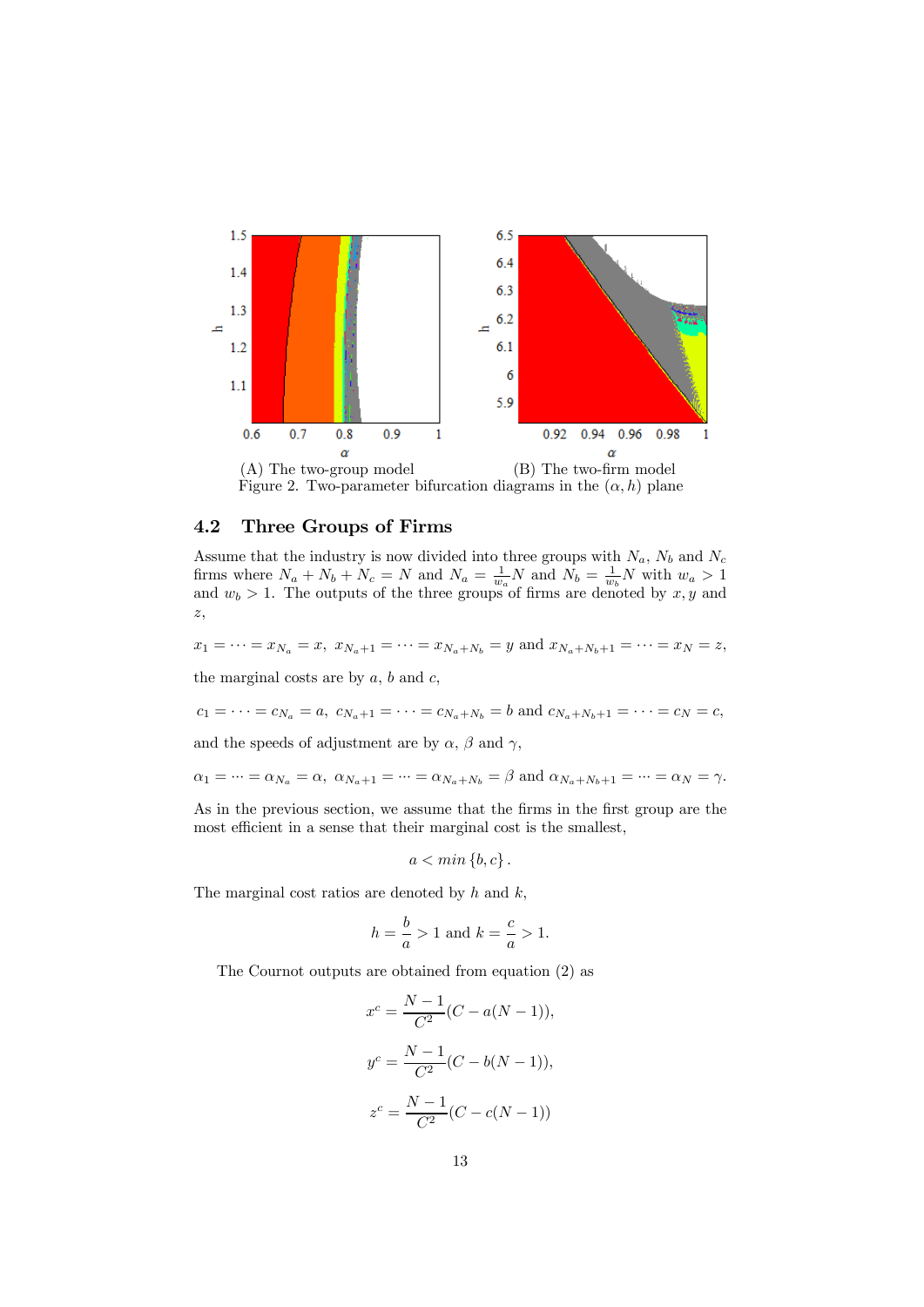with  $C = N_a a + N_b b + N_c c$ . It can also be seen that in the nonnegativity conditions (3),

$$
C - a(N - 1) = a \{ N_b(h - 1) + N_c(k - 1) + 1 \} > 0,
$$
  

$$
C - b(N - 1) = a \{ N_c k - (N_a + N_c - 1)h + N_a \}
$$

and

$$
C - c(N - 1) = a \{ -(N_a + N_b - 1)k + N_b h + N_a \}.
$$

The first inequality is always true. In order to have positive values of  $y^c$  and  $z^c$ , we have to assume that

$$
k > \frac{N_c + N_a - 1}{N_c}h - \frac{N_a}{N_c}
$$

and

$$
k \le \frac{N_b}{N_a + N_b - 1}h + \frac{N_a}{N_a + N_b - 1}.
$$

Let the right hand sides of the first and the second inequalities be denoted by  $f_b(h)$  and  $f_c(h)$ . There is no guarantee that  $f_b(h) > 1$ , but  $f_c(h) > 1$  always for  $h > 1$ . Therefore the set of the marginal cost ratios that generate non-negative Cournot equilibrium can be defined by

$$
N_N = \{(h, k) \mid \max\{1, f_b(h)\} \le k \le f_c(h) \text{ and } h > 1\}.
$$

The characteristic equation (A-2) can be written in the form

$$
1 + N_a \frac{\alpha \gamma_a}{1 - \alpha (1 + \gamma_a) - \lambda} + N_b \frac{\beta \gamma_b}{1 - \beta (1 + \gamma_b) - \lambda} + N_c \frac{\gamma \gamma_c}{1 - \gamma (1 + \gamma_c) - \lambda} = 0.
$$

Introducing the notation  $R_a = 1 + \gamma_a$ ,  $R_b = 1 + \gamma_b$  and  $R_c = 1 + \gamma_c$ , it can be reduced to a cubic equation,

$$
-\lambda^3 + p\lambda^2 + q\lambda + r = 0,
$$

where the coefficients are

$$
p = (-N_a + (N_a - 1)R_a)\alpha + (-N_b + (N_b - 1)R_b)\beta + (-N_c + (N_c - 1)R_c)\gamma + 3,
$$

$$
q = -2\{(-N_a + (N_a - 1)R_a)\alpha + (-N_b + (N_b - 1)R_b)\beta + (-N_c + (N_c - 1)R_c)\gamma\}
$$
  
+ $(-N_bR_a - N_aR_b + (N_a + N_b - 1)R_aR_b)\alpha\beta$   
+ $(-N_cR_a - N_aR_c + (N_a + N_c - 1)R_aR_c)\alpha\gamma$   
+ $(-N_cR_b - N_bR_c + (N_b + N_c - 1)R_bR_c)\beta\gamma - 3$ 

and

$$
r = (-N_a + (N_a - 1)R_a)\alpha + (-N_b + (N_b - 1)R_b)\beta + (-N_c + (N_c - 1)R_c)\gamma
$$
  

$$
-(-N_bR_a - N_aR_b + (N_a + N_b - 1)R_aR_b)\alpha\beta
$$
  

$$
-(-N_cR_a - N_aR_c + (N_a + N_c - 1)R_aR_c)\alpha\gamma
$$
  

$$
-(-N_cR_b - N_bR_c + (N_b + N_c - 1)R_bR_c)\beta\gamma
$$
  

$$
+(-N_cR_aR_b - N_bR_aR_c - N_aR_bR_c - (N_a + N_b + N_c - 1))\alpha\beta\gamma.
$$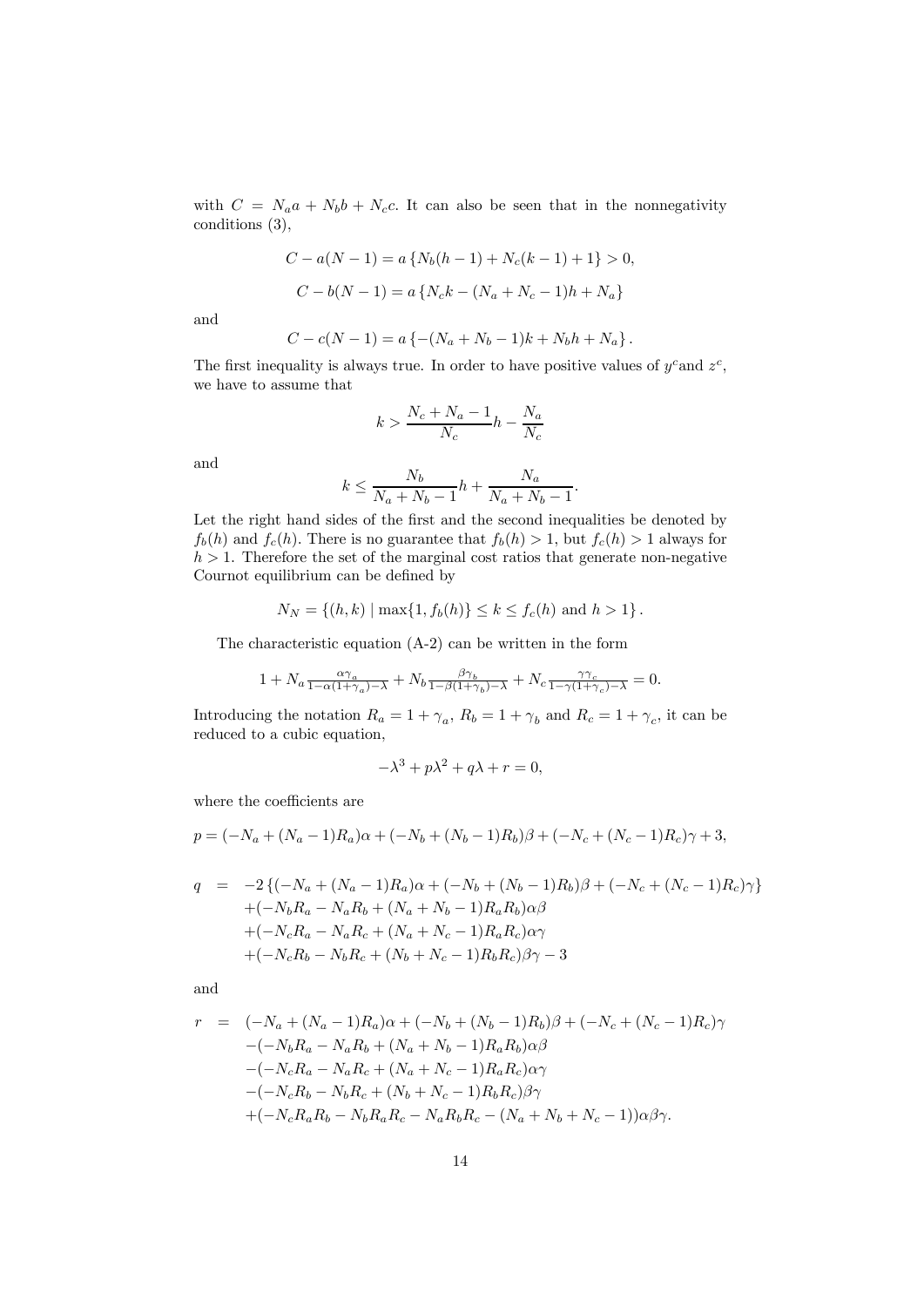The Cournot equilibrium is locally asymptotically stable if all eigenvalues are less than unity in absolute value. Okuguchi and Irie (1990) have shown that the most simplified form of the necessary and sufficient conditions for the cubic equation to have roots only inside the unit circle is

$$
1 - p + (-q) - r > 0,
$$
  

$$
1 + p + (-q) + r > 0,
$$
  

$$
1 + q + pr - r2 > 0.
$$

It is easy to show that

$$
1 - p + (-q) - r = \frac{(n-1)(N_a + hN_b + kN_c)^3 \alpha \beta \gamma}{8hk(n-1)^3} > 0,
$$

which implies that unity is not a root of the cubic equation.

It seems tedious to examine the remaining two conditions in general, instead we numerically confirm the stability region in the special case with  $N = 6$ and  $w_1 = w_2 = 3$ . The same qualitative conclusions can be obtained for any  $N(> 4)$ ,  $w_1$  and  $w_2$ . In this case we have three groups with two firms in each of them. The region for the non-negative Cournot equilibrium is surrounded by the  $k = f_a(h)$  and  $k = f_b(h)$  loci. Substituting  $N_a = N_b = N_c = 2$  into these functions determines the non-negativity region

$$
P_6 = \left\{ (h,k) \mid \frac{2}{3}h + \frac{2}{3} \ge k \ge \frac{3}{2}h - 1, \ h > 1 \text{ and } k > 1 \right\}.
$$

The nonnegativity and stability regions under naive expectation (with  $\alpha = 1$ ) and those under adaptive adjustment (with  $\alpha = 0.7$ ) are shown in Figures 3A and 3B, in each of which the outer curve is the Hopf boundary, the inner curve is the flip boundary and the two straight lines are the  $k = f_a(h)$  and the  $k = f_b(h)$ loci. The light gray area is the nonnegativity region and the dark gray area illustrates the stability region. Their intersection is the feasible and stability region. It is seen in Figure 3A that the non-negativity region is completely outside the stability region for naive expectation. This implies that the nonnegative Cournot equilibrium is always unstable under naive expectation.<sup>2</sup> It is, in turn, seen in Figure 3B that about half of the non-negativity region is included in the stability region for adaptive adjustment, which implies that an unstable Cournot equilibrium under naive expectations could be stabilized by adaptive adjustments.

<sup>&</sup>lt;sup>2</sup>This result reminds us the classical result of Theocaris (1960) that the a non-differentiated Cournot equilibrium is stable only in the duopoly case if the expectatitions are naively formed and the price and the cost functions are linear.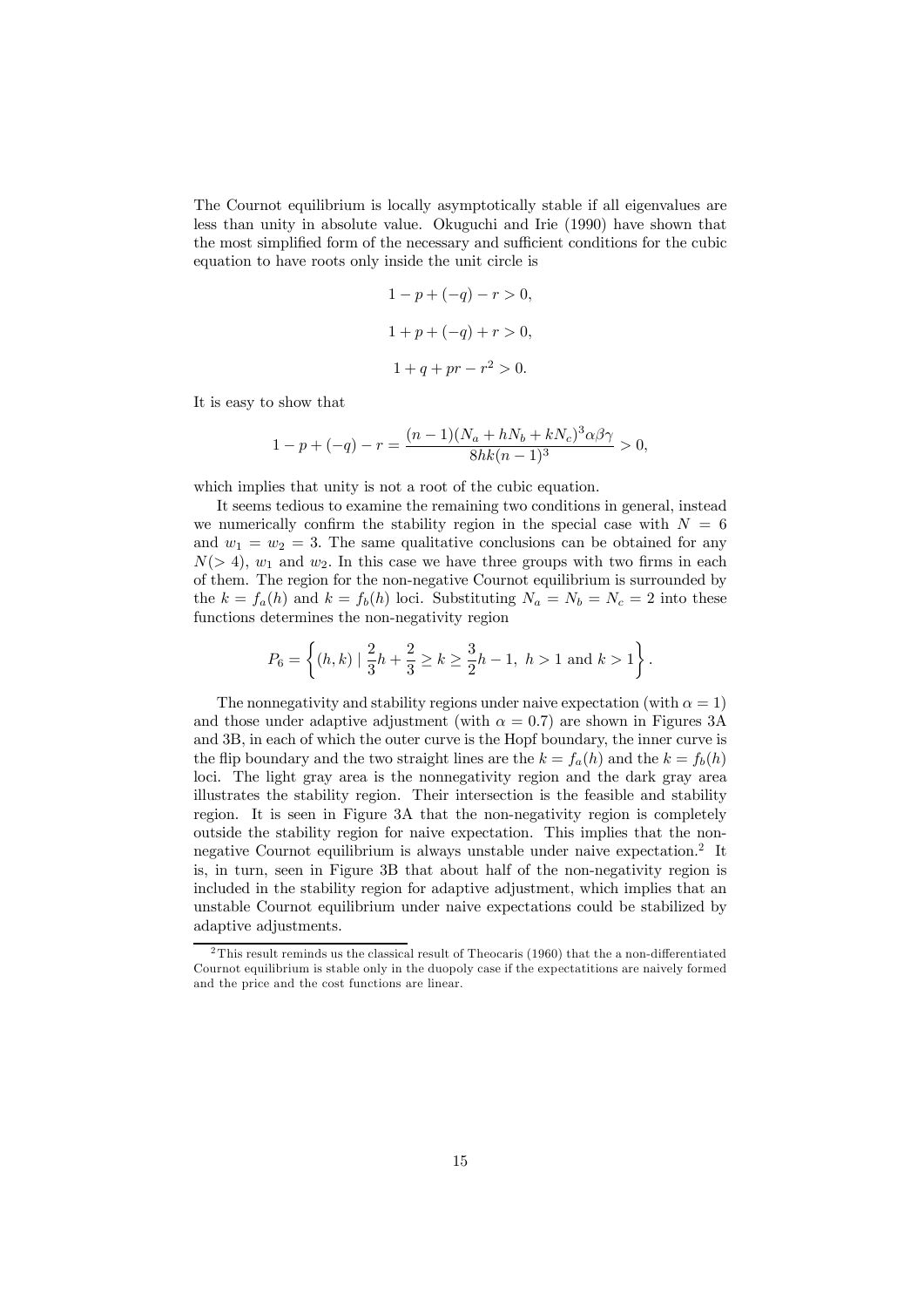

Figure 3. Stability and feasible regions of the naive and adaptive systems

Figure 4 is an enlargement of the south-west corner of Figure 3B. It shows how the flip boundary shifts if the value of  $\alpha$  changes. In the current example, solving  $1 + p + (-q) + r = 0$  for  $\alpha$  yields 0.8, given  $k = h = 2$ . This implies that the flip boundary with  $\alpha = 0.8$  passes through the point  $(2, 2)$ , the vertex of the triangular part of the stablility region. Thus if  $\alpha \geq 0.8$ , then the nonnegativity region is completely outside the stability region for adaptive adjustment, so no nonnegative equilibrium becomes stable. On the other hand, solving  $1 +$  $p + (-q) + r = 0$  for  $\alpha$  yields  $\frac{2}{3}$ , given  $k = h = 1$ . This implies that the flip boundary with  $\alpha = \frac{2}{3}$  passes through the point  $(1, 1)$ . If  $\alpha \leq \frac{2}{3}$ , then the nonnegativity region is entirely inside the stability region, in which case all nonnegative equilibria become stable. If  $\frac{2}{3} < \alpha < 0.8$ , then only a certain part of the nonnegativity region belongs to the stability region, and this part becomes larger if the value of  $\alpha$  decreases. In particular, for  $\alpha = 0.7$ , the stability region is horizontally-striped and is the triangle with a base of the flip boundary with  $\alpha = 0.7$ , the most outer circular curve. In the remaining light-gray area of the nonnegativity region, the Cournot output is locally unstable. When the adaptive parameter  $\alpha$  decreases, the flip boundary shifts inside accordingly. As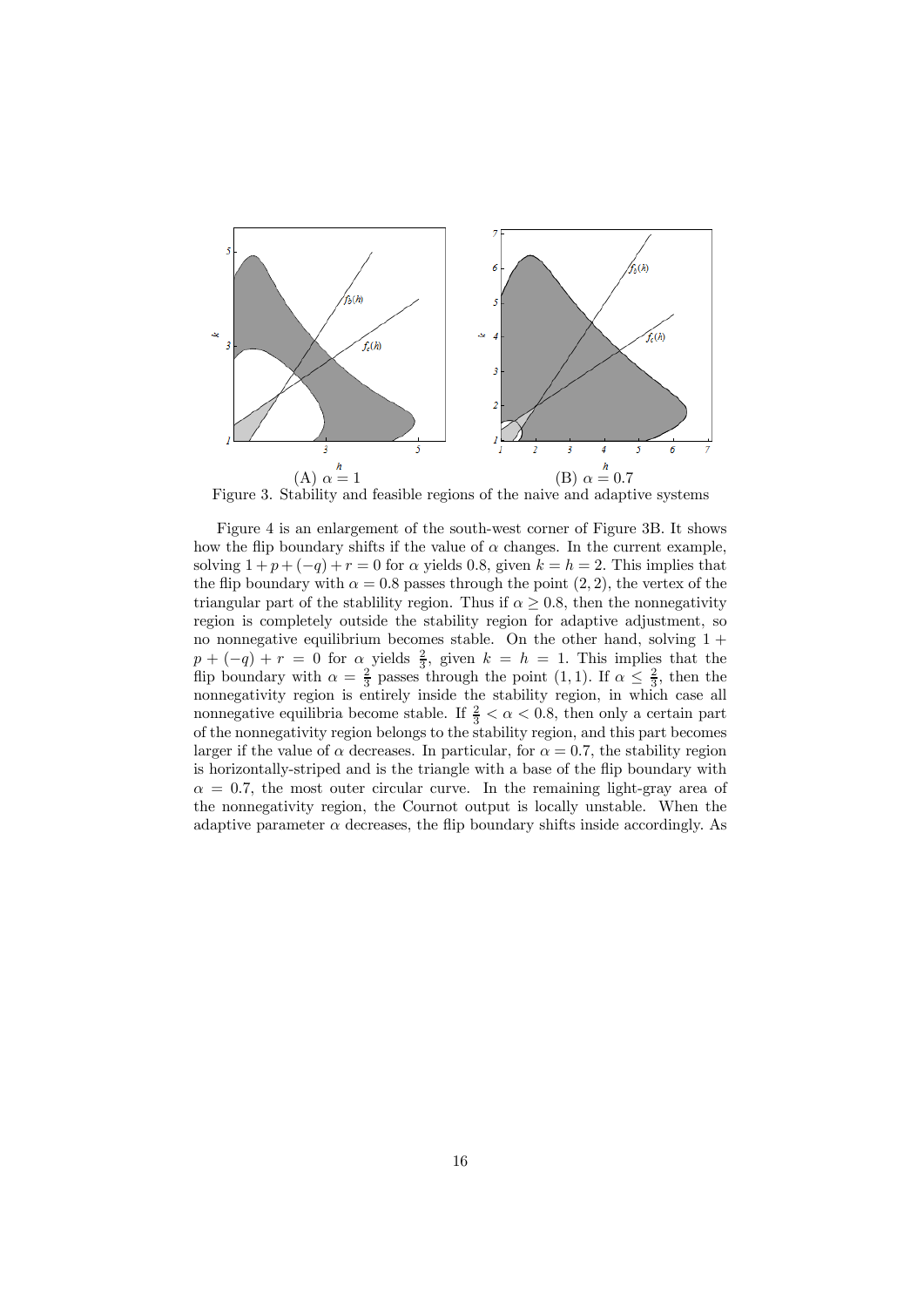

a consequence, the stability region enlarges and the unstable region shrinks.

Figure 4. Dependency of the stability region on  $\alpha$ 

As the comparison of the three-group and the three-firm (triopoly) models, we, again, perform numerical simulations for these two models. The dynamic system in the three-group model is

$$
x(t+1) = (1 - \alpha)x(t) + \alpha \left( \sqrt{\frac{x(t) + 2y(t) + 2z(t)}{a}} - (x(t) + 2y(t) + 2z(t)) \right)
$$
  

$$
y(t+1) = (1 - \beta)y(t) + \beta \left( \sqrt{\frac{2x(t) + y(t) + 2z(t)}{b}} - (2x(t) + y(t) + 2z(t)) \right)
$$
  

$$
z(t+1) = (1 - \gamma)z(t) + \gamma \left( \sqrt{\frac{2x(t) + 2y(t) + z(t)}{c}} - (2x(t) + 2y(t) + z(t)) \right)
$$

where for simplicity,  $\alpha = \beta = \gamma$ ,  $h = k$  and  $a = 1$  are selected implying  $b = c$ . The dynamic system in the three-firm model (i.e., triopoly) can be constructed similarly. Selecting  $\alpha$  and h (in particular b) as the bifurcation parameters, Figure 5 illustrates the bifurcation diagrams in the  $(\alpha, h)$  plane. The numerical investigations clearly reveal qualitatively the same issues as those we saw in Figure 2. Namely, first of all, the destabilizing process goes to chaos through a flip bifurcation with a lower production ratio in the three-group model and through a Hopf bifurcation with a higher ratio in the three-firm model. Second, the adjustment speed can be used to control unstable trajectories. Comparing the bifurcation diagrams of the two-group and the three-group models shows the similarity of the destabilizing process of these models in which period-doubling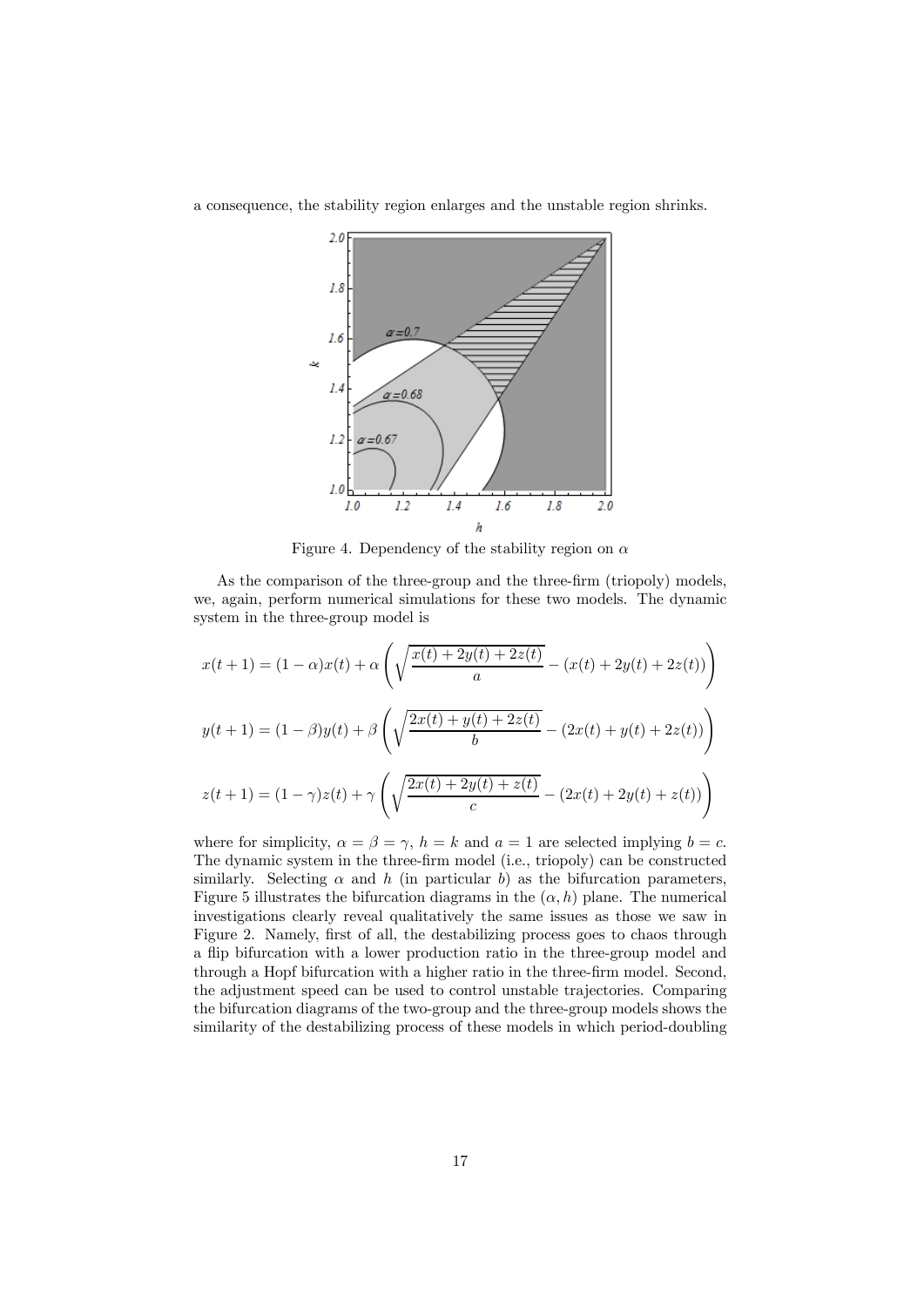bifurcation takes place.



In Figure 6, we present the bifurcation diagram in the  $(h, k)$  plane to draw attention to the feasibility of the solutions of the three-group model. The value  $\alpha = 0.8$  is fixed. As already explored in Figure 4, h and k range from 1 to 2 and the stationary state is unstable for any combination of  $h$  and  $k$  from this region. Color has the same meanings as before. The feasible region of the three-group model is defined by two upward sloping curves,  $k = f_b(h)$  and  $k = f_c(h)$ . Notice that although the area outside the feasible region is colored in the same way as the feasible region, the stationary point defined in that area becomes negative and thus economically meaningless. Bifurcation makes sense only in the feasible region from an economic point of view. Notice further that a trajectory that oscillates around the stationary point periodically or aperiodically may take negative values and thus becomes economically meaningless. One way is to confine the parameter choice in such a way that the resultant dynamics does not become infeasible. The other way is to reconstruct the dynamic system by taking into account the non-negativity constraint explicitly. However, the former has the difficulty of deriving the confinement conditions in our model as many parameters are involved, and the latter makes the asymptotic behavior of the dynamic system significantly different and more difficult to analyze. Since our main concern is to control the unstable trajectories and our main conclusion is that the adjustment speed is an effective control parameter, which is supposed to hold in those models, we used the model without such modifications at the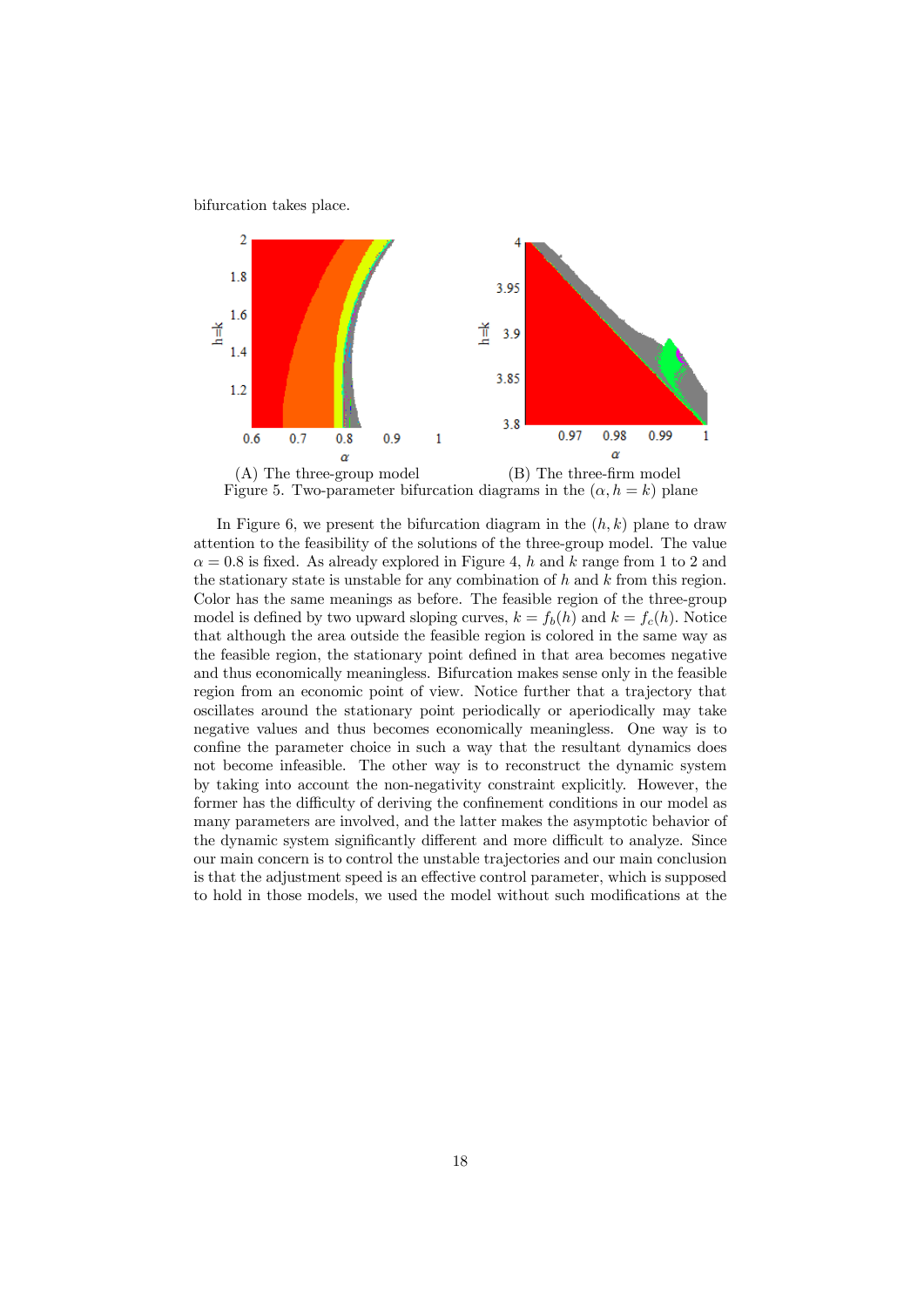expense of some economic precision.



Figure 6. Two-parameter bifurcation diagram in the  $(h, k)$  plane

### 5 Conclusion

The asymptotic behavior of discrete dynamic systems is a fundamental research issue. In this paper a special class of economic models was examined. For the sake of mathematical simplicity we selected N-firm Cournot oligopolies without product differentiation, and with isoelastic price function. The reaction functions and the equilibrium were determined first, and then the asymptotic behavior of the equilibrium was illustrated in two special cases with two or three groups of identical firms. Stability conditions could be derived analytically in the first case, and the dependence of the asymptotic properties of the equilibrium on the number of firms was illustrated by computer simulation in the second case. The results of the nonlinear duopoly and triopoly models show that the Cournot equilibrium can be destabilized through a Hopf bifurcation. We also found the following new dynamic phenomenon. In the multi-group models, the stationary state is destabilized through the Feigenbaum period doubling sequence, and a Hopf bifurcation can occur only in the infeasible regions in which the stationary state is negative. For  $N > 4$ , the multi-group models are unstable if  $\alpha$  is close to one and become stable if  $\alpha$  is below a certain threshold, regardless of the production cost ratios. This implies that the main source of instability is the speed of adjustment and thus the stationary state could be stabilized by selecting sufficiently small speed of adjustment. That is, the multi-group models with  $N$  firms are unstable under naive expectations but are controllable with the adaptive adjustment process in which the speed of adjustment is the control parameter.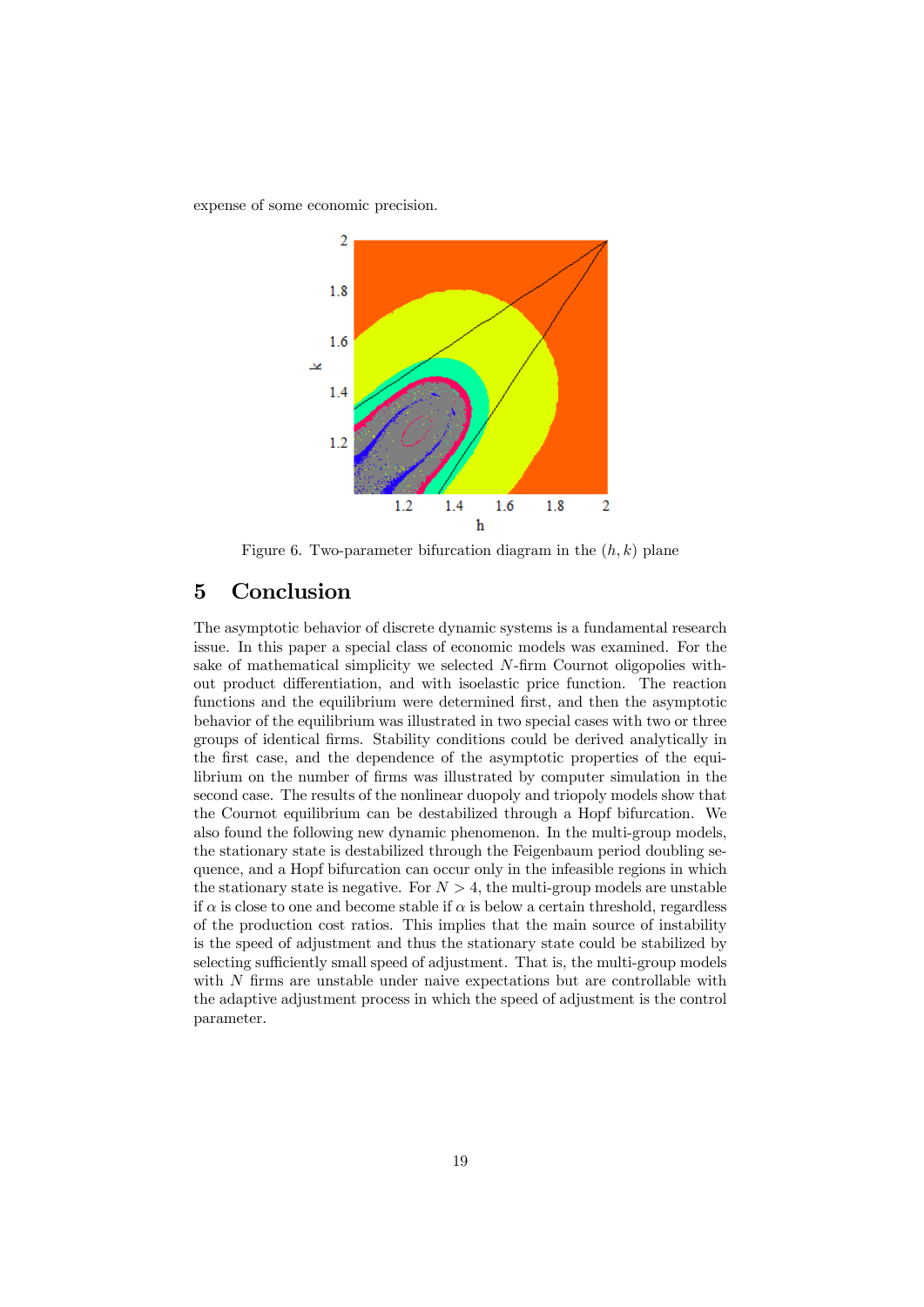#### Appendix

In this appendix, we derive the stability conditions of the *adaptive system* in which the expectation is adaptively formulated,

$$
y_i^e(t+1) = (1 - \alpha_i)y_i^e(t) + \alpha_i \sum_{j \neq i} x_j(t).
$$

Here  $\alpha_i \in (0,1]$  is the speed of adjustment of firm i. The stability conditions are also useful to determine the local dynamic behavior of the naive system as well as that of the inertia system.

We consider the adjustment process with adaptive expectations first, since the one with naive expectations can be obtained by selecting the speed of adjustment equal to unity (i.e.,  $\alpha_i = 1$ ). For  $i = 1, 2, ..., N$ ,

$$
\begin{cases}\nx_i(t+1) = \sqrt{\frac{\alpha_i \sum_{j\neq i} x_j(t) + (1-\alpha_i)y_i^e(t)}{c_i}} - \left(\alpha_i \sum_{j\neq i} x_j(t) + (1-\alpha_i)y_i^e(t)\right), \\
y_i^e(t+1) = \alpha_i \sum_{j\neq i} x_j(t) + (1-\alpha_i)y_i^e(t).\n\end{cases}
$$

The Jacobian at the equilibrium has the form

$$
\mathbf{J} = \begin{pmatrix}\n0 & \gamma_1 \alpha_1 & \cdot & \gamma_1 \alpha_1 & \gamma_1 (1 - \alpha_1) & 0 & \cdot & 0 \\
\gamma_2 \alpha_2 & 0 & \cdot & \gamma_2 \alpha_2 & 0 & \gamma_2 (1 - \alpha_2) & \cdot & 0 \\
\cdot & \cdot & \cdot & \cdot & \cdot & \cdot & \cdot \\
\gamma_N \alpha_N & \cdot & \gamma_N \alpha_N & 0 & 0 & \cdot & 0 & \gamma_N (1 - \alpha_N) \\
0 & \alpha_1 & \cdot & \alpha_1 & 1 - \alpha_1 & 0 & \cdot & 0 \\
\alpha_2 & 0 & \cdot & \alpha_2 & 0 & 1 - \alpha_2 & \cdot & 0 \\
\cdot & \cdot & \cdot & \cdot & \cdot & \cdot & \cdot \\
\alpha_N & \cdot & \alpha_N & 0 & 0 & \cdot & 0 & 1 - \alpha_N\n\end{pmatrix},
$$

where

$$
\gamma_i \equiv \frac{\partial f_i(y_i^e)}{\partial y_i^e} = \frac{C}{2c_i(N-1)} - 1.
$$

Notice that condition (3) implies that  $\gamma_i \geq -\frac{1}{2}$  for all *i*.

The eigenvalue equation has the form

$$
\mathbf{Jx} = \lambda \mathbf{x} \text{ with } \mathbf{x} = (u_1, \dots u_N, v_1, \dots v_N)^T,
$$

or equivalently,

$$
\begin{cases} \gamma_i \alpha_i \sum_{j \neq i} u_j + \gamma_i (1 - \alpha_i) v_i = \lambda u_i, & 1 \leq i \leq N, \\ \alpha_i \sum_{j \neq i} u_j + (1 - \alpha_i) v_i = \lambda v_i, & 1 \leq i \leq N. \end{cases}
$$

Subtracting the  $\gamma_i$ -multiple of the second equation from the first one gives

$$
\lambda(u_i - \gamma_i v_i) = 0.
$$

The value  $\lambda = 0$  cannot destroy stability, so we may assume  $\lambda \neq 0$ . Then  $u_i = \gamma_i v_i$ , and by substituting it into the second equation, we have

$$
\alpha_i \sum_{j \neq i} \gamma_j v_j + (1 - \alpha_i) v_i = \lambda v_i, \quad 1 \leq i \leq N.
$$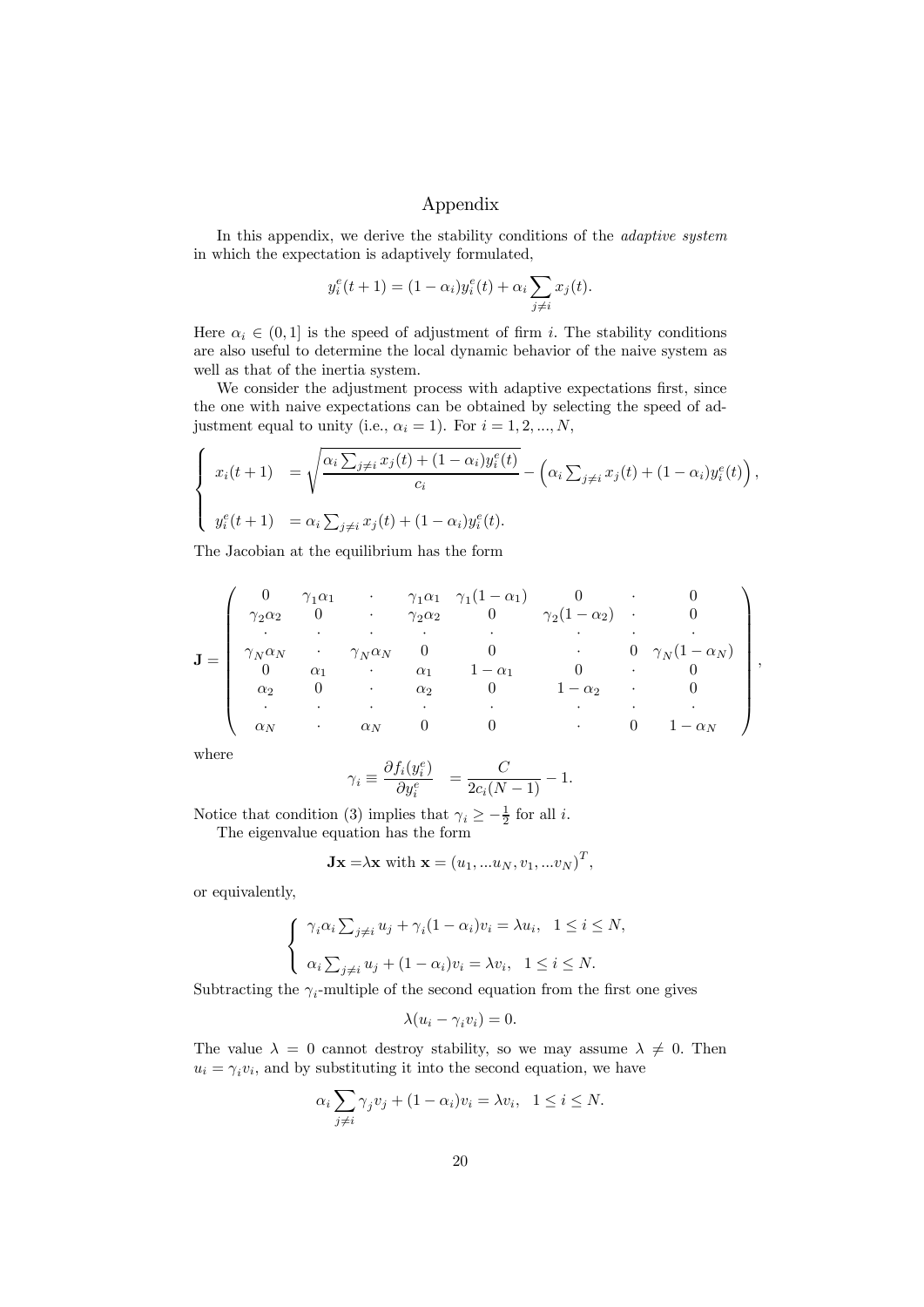This is the usual eigenvalue problem of the  $N \times N$  matrix

$$
\mathbf{H} = \left( \begin{array}{cccc} 1 - \alpha_1 & \gamma_2 \alpha_1 & \cdot & \gamma_N \alpha_1 \\ \gamma_1 \alpha_2 & 1 - \alpha_2 & \cdot & \gamma_N \alpha_2 \\ \cdot & \cdot & \cdot & \cdot \\ \gamma_1 \alpha_N & \gamma_2 \alpha_N & \cdot & 1 - \alpha_N \end{array} \right).
$$

Notice that

$$
\mathbf{H} = \mathbf{D} + \mathbf{a} \mathbf{b}^T,
$$

with

$$
\mathbf{a}^T = (\alpha_1, \alpha_2, ..., \alpha_N), \mathbf{b}^T = (\gamma_1, \gamma_2, ..., \gamma_N),
$$

and

$$
\mathbf{D} = diag(1 - \alpha_1(1 + \gamma_1), 1 - \alpha_2(1 + \gamma_2), ..., 1 - \alpha_N(1 + \gamma_N)).
$$

The characteristic polynomial of  $H$  can be decomposed by using the simple fact that if  $\mathbf{x}, \mathbf{y} \in R^N$ , then

$$
\det\left(\mathbf{I} + \mathbf{x}\mathbf{y}^T\right) = 1 + \mathbf{y}^T\mathbf{x},
$$

where **I** is the  $N \times N$  identity matrix. So we have

$$
\begin{aligned} \det(\mathbf{H} - \lambda \mathbf{I}) &= \det(\mathbf{D} + \mathbf{a}\mathbf{b}^T - \lambda \mathbf{I}) \\ &= \det(\mathbf{D} - \lambda \mathbf{I}) \det(\mathbf{I} + (\mathbf{D} - \lambda \mathbf{I})^{-1} \mathbf{a}\mathbf{b}^T). \end{aligned}
$$

The roots of the first factor are  $1 - \alpha_i(1 + \gamma_i)$  which are inside the unit circle if and only if

$$
-1 < 1 - \alpha_i (1 + \gamma_i) < 1,
$$

which occurs if and only if

$$
c_i > \frac{\alpha_i C}{4(N-1)}.\tag{A-1}
$$

The other eigenvalues are the roots of equation

$$
1 + \sum_{i=1}^{N} \frac{\alpha_i \gamma_i}{1 - \alpha_i (1 + \gamma_i) - \lambda} = 0.
$$
 (A-2)

The Cournot equilibrium is locally asymptotically stable if all eigenvalues are less than unity in absolute value and is unstable if at least one eigenvalue is outside the unit circle. However, since parameters  $\alpha_1, \alpha_2, ..., \alpha_N$  can be selected arbitrarily in interval  $(0, 1]$ , there is a large flexibility in the location of the eigenvalues.